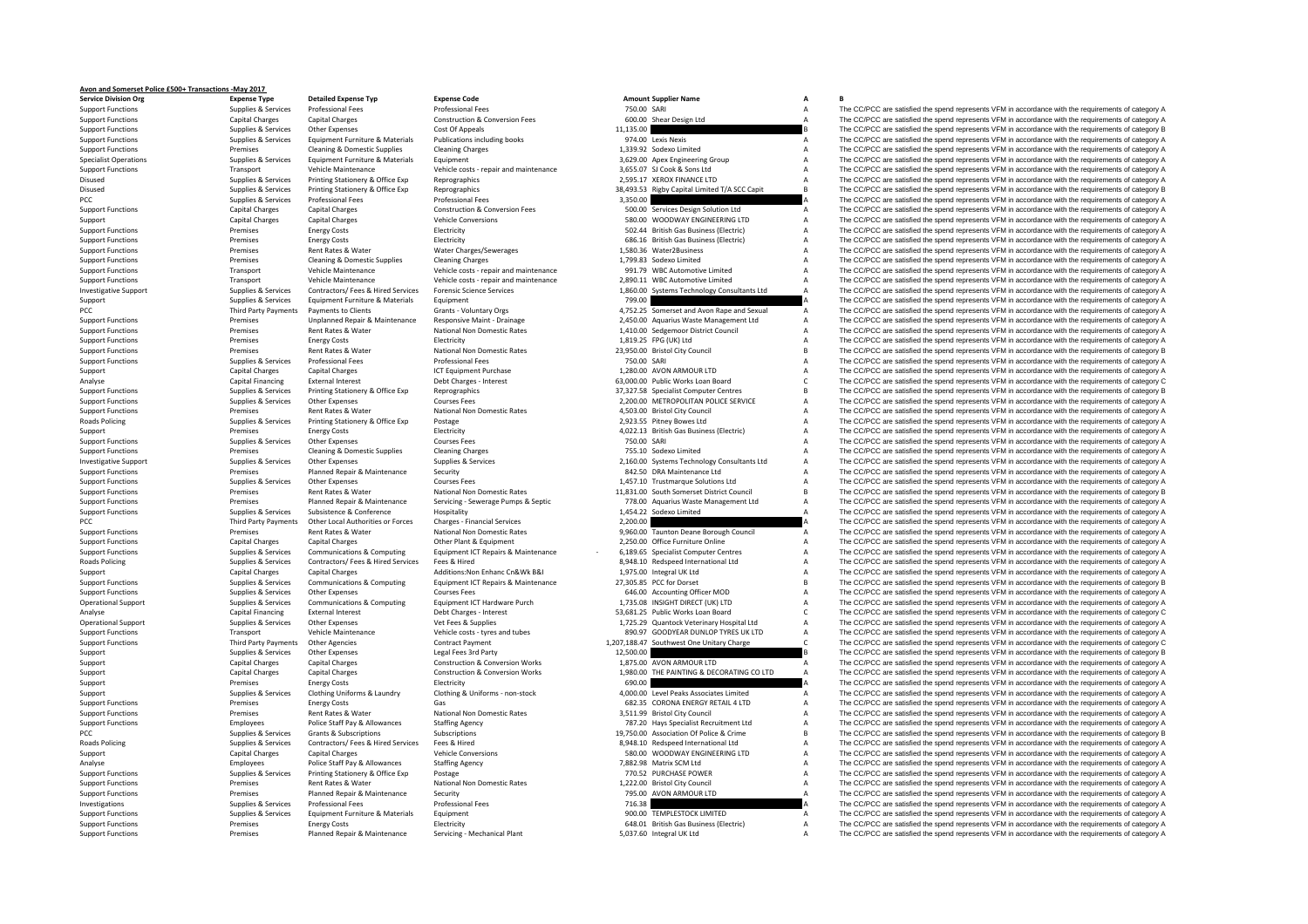| <b>Support Functions</b>                             | Transport                           | Vehicle Maintenance                           | Vehicle costs - fuel                                                      |             | 672.37 Arval UK Ltd                                   |                | The CC/PCC are satisfied the spend represents VFM in accordance with the requirements of category A                                                                                                        |
|------------------------------------------------------|-------------------------------------|-----------------------------------------------|---------------------------------------------------------------------------|-------------|-------------------------------------------------------|----------------|------------------------------------------------------------------------------------------------------------------------------------------------------------------------------------------------------------|
| <b>Support Functions</b>                             | Supplies & Services                 | Grants & Subscriptions                        | Subscriptions                                                             |             | 4,019.00 Chief Police Officer Staff Associat          | A              | The CC/PCC are satisfied the spend represents VFM in accordance with the requirements of category A                                                                                                        |
| Support                                              | Capital Charges                     | <b>Capital Charges</b>                        | Other Plant & Equipment                                                   |             | 5,634.96 Senator International Ltd                    |                | The CC/PCC are satisfied the spend represents VFM in accordance with the requirements of category A                                                                                                        |
|                                                      |                                     |                                               |                                                                           |             |                                                       | A              |                                                                                                                                                                                                            |
| <b>Operational Support</b>                           | Supplies & Services                 | Other Expenses                                | Vet Fees & Supplies                                                       |             | 864.14 Golden Valley Veterinary Hospital              |                | The CC/PCC are satisfied the spend represents VFM in accordance with the requirements of category A                                                                                                        |
| Support                                              | Supplies & Services                 | Equipment Furniture & Materials               | Equipment                                                                 | 538.33      |                                                       |                | The CC/PCC are satisfied the spend represents VFM in accordance with the requirements of category A                                                                                                        |
| Support                                              | Supplies & Services                 | Other Expenses                                | Legal Costs & Services                                                    | 2,200.00    |                                                       |                | The CC/PCC are satisfied the spend represents VFM in accordance with the requirements of category A                                                                                                        |
| PCC                                                  | Third Party Payments                | Payments to Clients                           | Grants - Voluntary Orgs                                                   |             | 10,333.00 Somerset Community Justice Partners         |                | The CC/PCC are satisfied the spend represents VFM in accordance with the requirements of category B                                                                                                        |
| <b>Support Functions</b>                             | Transport                           | Vehicle Maintenance                           | Vehicle costs - fuel                                                      |             | 680.15 Arval UK Ltd                                   | A              | The CC/PCC are satisfied the spend represents VFM in accordance with the requirements of category A                                                                                                        |
|                                                      |                                     |                                               |                                                                           |             |                                                       |                | The CC/PCC are satisfied the spend represents VFM in accordance with the requirements of category A                                                                                                        |
| <b>Support Functions</b>                             | Premises                            | Rent Rates & Water                            | National Non Domestic Rates                                               |             | 1,377.00 West Somerset Council Rates/Council          |                |                                                                                                                                                                                                            |
| Support                                              | Capital Charges                     | <b>Capital Charges</b>                        | <b>ICT Equipment Purchase</b>                                             |             | 39,934.76 Specialist Computer Centres                 |                | The CC/PCC are satisfied the spend represents VFM in accordance with the requirements of category B                                                                                                        |
| <b>Support Functions</b>                             | Transport                           | Vehicle Maintenance                           | Vehicle costs - repair and maintenance                                    |             | 838.29 Dick Lovett Ltd                                |                | The CC/PCC are satisfied the spend represents VFM in accordance with the requirements of category A                                                                                                        |
| <b>Specialist Operations</b>                         | Premises                            | <b>Energy Costs</b>                           | Electricity                                                               |             | 5,012.38 British Gas Business (Electric)              |                | The CC/PCC are satisfied the spend represents VFM in accordance with the requirements of category A                                                                                                        |
| <b>Support Functions</b>                             | Supplies & Services                 | Printing Stationery & Office Exp              | Postage                                                                   |             | 3,000.00 Neopost Ltd                                  |                | The CC/PCC are satisfied the spend represents VFM in accordance with the requirements of category A                                                                                                        |
|                                                      |                                     |                                               |                                                                           |             |                                                       |                |                                                                                                                                                                                                            |
| <b>Local Policing</b>                                | Supplies & Services                 | Other Expenses                                | <b>Courses Fees</b>                                                       |             | 1,600.00 Centerplate UK Limited                       |                | The CC/PCC are satisfied the spend represents VFM in accordance with the requirements of category A                                                                                                        |
| <b>Support Functions</b>                             | Supplies & Services                 | Equipment Furniture & Materials               | <b>Equipment Operational</b>                                              |             | 1.300.00 PowerKut Ltd                                 |                | The CC/PCC are satisfied the spend represents VFM in accordance with the requirements of category A                                                                                                        |
| Dealing with the Public                              | Supplies & Services                 | Communications & Computing                    | Airwave                                                                   |             | 108,032.74 AIRWAVE SOLUTIONS LTD                      | c              | The CC/PCC are satisfied the spend represents VFM in accordance with the requirements of category C                                                                                                        |
| Support                                              | Premises                            | Rent Rates & Water                            | National Non Domestic Rates                                               |             | 1,433.00 North Somerset Council                       | $\overline{A}$ | The CC/PCC are satisfied the spend represents VFM in accordance with the requirements of category A                                                                                                        |
|                                                      |                                     |                                               |                                                                           |             |                                                       |                |                                                                                                                                                                                                            |
| Support                                              | Supplies & Services                 | Other Expenses                                | Legal Fees 3rd Party                                                      | 3,137.58    |                                                       |                | The CC/PCC are satisfied the spend represents VFM in accordance with the requirements of category A                                                                                                        |
| <b>Support Functions</b>                             | Supplies & Services                 | Other Expenses                                | Courses Fees                                                              | 750.00 SARI |                                                       |                | The CC/PCC are satisfied the spend represents VFM in accordance with the requirements of category A                                                                                                        |
| Support                                              | Supplies & Services                 | Contractors/ Fees & Hired Services            | Fees & Hired - Accreditation                                              |             | 1,706.00 United Kingdom Accreditation Servic          |                | The CC/PCC are satisfied the spend represents VFM in accordance with the requirements of category A                                                                                                        |
| <b>Support Functions</b>                             | Supplies & Services                 | Communications & Computing                    | Equipment ICT Software                                                    |             | 1,400.00 AI TRAINING SERVICES LTD                     |                | The CC/PCC are satisfied the spend represents VFM in accordance with the requirements of category A                                                                                                        |
|                                                      | Premises                            | Planned Repair & Maintenance                  | Unplanned - AACs                                                          |             | 785.00 AVON ARMOUR LTD                                |                | The CC/PCC are satisfied the spend represents VFM in accordance with the requirements of category A                                                                                                        |
| <b>Support Functions</b>                             |                                     |                                               |                                                                           |             |                                                       |                |                                                                                                                                                                                                            |
| Investigations                                       | Supplies & Services                 | <b>Grants &amp; Subscriptions</b>             | Subscriptions                                                             |             | 519.60 Vodafone Corporate Limited                     |                | The CC/PCC are satisfied the spend represents VFM in accordance with the requirements of category A                                                                                                        |
| Support                                              | Supplies & Services                 | Other Expenses                                | Legal Fees 3rd Party                                                      | 4,636.00    |                                                       |                | The CC/PCC are satisfied the spend represents VFM in accordance with the requirements of category A                                                                                                        |
| <b>Support Functions</b>                             | Supplies & Services                 | Contractors/ Fees & Hired Services            | <b>Forensic Science Services</b>                                          |             | 650.00 Alere Toxicology PLC                           |                | The CC/PCC are satisfied the spend represents VFM in accordance with the requirements of category A                                                                                                        |
| Support                                              | <b>Capital Charges</b>              | <b>Capital Charges</b>                        | Other Plant & Equipment                                                   |             | 2,130.46 Softcat Limited                              | $\overline{A}$ | The CC/PCC are satisfied the spend represents VFM in accordance with the requirements of category A                                                                                                        |
|                                                      |                                     |                                               |                                                                           |             |                                                       |                |                                                                                                                                                                                                            |
| <b>Support Functions</b>                             | Supplies & Services                 | Other Expenses                                | Legal Costs & Services                                                    | 550.00      |                                                       |                | The CC/PCC are satisfied the spend represents VFM in accordance with the requirements of category A                                                                                                        |
| Support                                              | <b>Capital Charges</b>              | <b>Capital Charges</b>                        | <b>Construction &amp; Conversion Works</b>                                |             | 1.937.00 AVON ARMOUR LTD                              |                | The CC/PCC are satisfied the spend represents VFM in accordance with the requirements of category A                                                                                                        |
| <b>Specialist Operations</b>                         | Supplies & Services                 | Communications & Computing                    | <b>Telephone Calls</b>                                                    |             | 720.93 Vodafone Corporate Limited                     |                | The CC/PCC are satisfied the spend represents VFM in accordance with the requirements of category A                                                                                                        |
| <b>Support Functions</b>                             | Supplies & Services                 | Other Expenses                                | <b>Courses Fees</b>                                                       |             | 970.20 Actor Factory Productions                      |                | The CC/PCC are satisfied the spend represents VFM in accordance with the requirements of category A                                                                                                        |
|                                                      |                                     |                                               |                                                                           |             |                                                       |                |                                                                                                                                                                                                            |
| <b>Support Functions</b>                             | Supplies & Services                 | Communications & Computing                    | Equipment ICT Software                                                    |             | 500.00 SNAP SURVEYS LTD                               |                | The CC/PCC are satisfied the spend represents VFM in accordance with the requirements of category A                                                                                                        |
| <b>Support Functions</b>                             | Transport                           | Vehicle Maintenance                           | Vehicle costs - commissioning                                             |             | 4,400.00 Vehicle Livery Solutions Ltd                 |                | The CC/PCC are satisfied the spend represents VFM in accordance with the requirements of category A                                                                                                        |
| Investigations                                       | Supplies & Services                 | Equipment Furniture & Materials               | Publications including books                                              |             | 2,700.00 Character Graphics                           |                | The CC/PCC are satisfied the spend represents VFM in accordance with the requirements of category A                                                                                                        |
| Support                                              | Supplies & Services                 | Contractors/ Fees & Hired Services            | Fees & Hired                                                              |             | 2,580.00 Systems Technology Consultants Ltd           |                | The CC/PCC are satisfied the spend represents VFM in accordance with the requirements of category A                                                                                                        |
|                                                      |                                     |                                               |                                                                           |             |                                                       |                |                                                                                                                                                                                                            |
| <b>Support Functions</b>                             | Premises                            | Cleaning & Domestic Supplies                  | <b>Cleaning Charges</b>                                                   |             | 4,060.36 Sodexo Limited                               |                | The CC/PCC are satisfied the spend represents VFM in accordance with the requirements of category A                                                                                                        |
| PCC                                                  | Supplies & Services                 | Printing Stationery & Office Exp              | Reprographics                                                             |             | 975.00 Studio Diva                                    |                | The CC/PCC are satisfied the spend represents VFM in accordance with the requirements of category A                                                                                                        |
| <b>Support Functions</b>                             | Premises                            | Planned Repair & Maintenance                  | Repairs & Maint General                                                   |             | 14,205.96 Integral UK Ltd                             |                | The CC/PCC are satisfied the spend represents VFM in accordance with the requirements of category B                                                                                                        |
| Support                                              | <b>Capital Charges</b>              | <b>Capital Charges</b>                        | Vehicles Purchase                                                         |             | 11,687.51 GENERAL MOTORS UK SPECIAL VEHICLES          | $\mathsf{B}$   | The CC/PCC are satisfied the spend represents VFM in accordance with the requirements of category B                                                                                                        |
|                                                      | Premises                            | Rent Rates & Water                            |                                                                           |             | 8,365.00 North Somerset Council                       |                | The CC/PCC are satisfied the spend represents VFM in accordance with the requirements of category A                                                                                                        |
| <b>Support Functions</b>                             |                                     |                                               | National Non Domestic Rates                                               |             |                                                       |                |                                                                                                                                                                                                            |
| <b>Specialist Operations</b>                         | Third Party Payments                | Other Local Authorities or Forces             | Contribution to Tri-force                                                 |             | 32,920.82 PCC for Devon & Cornwall                    |                | The CC/PCC are satisfied the spend represents VFM in accordance with the requirements of category B                                                                                                        |
| Support                                              | Supplies & Services                 | Equipment Furniture & Materials               | Equipment                                                                 | 525.00      |                                                       |                | The CC/PCC are satisfied the spend represents VFM in accordance with the requirements of category A                                                                                                        |
| Support                                              | Capital Charges                     | <b>Capital Charges</b>                        | <b>ICT Equipment Purchase</b>                                             |             | 2,270.75 Softcat Limited                              |                | The CC/PCC are satisfied the spend represents VFM in accordance with the requirements of category A                                                                                                        |
| Investigations                                       | Supplies & Services                 | Professional Fees                             | Professional Fees                                                         |             | 2,500.00 University of Dundee                         |                | The CC/PCC are satisfied the spend represents VFM in accordance with the requirements of category A                                                                                                        |
|                                                      |                                     |                                               |                                                                           |             |                                                       |                |                                                                                                                                                                                                            |
| <b>Local Policing</b>                                | Supplies & Services                 | Other Expenses                                | <b>Publicity &amp; Promotions</b>                                         |             | 1,649.95 This Named Company T/A The Card Net          |                | The CC/PCC are satisfied the spend represents VFM in accordance with the requirements of category A                                                                                                        |
| Support                                              | Supplies & Services                 | Clothing Uniforms & Laundry                   | Clothing & Uniforms - non-stock                                           |             | 1,593.24 Level Peaks Associates Limited               |                | The CC/PCC are satisfied the spend represents VFM in accordance with the requirements of category A                                                                                                        |
| Support                                              | Supplies & Services                 | Contractors/ Fees & Hired Services            | Fees & Hired                                                              |             | 3,193.12 The Behavioural Insights Team                |                | The CC/PCC are satisfied the spend represents VFM in accordance with the requirements of category A                                                                                                        |
| <b>Local Policing</b>                                | Supplies & Services                 | Contractors/ Fees & Hired Services            | Fees & Hired                                                              |             | 675.00 Gilders Transport Limited                      |                | The CC/PCC are satisfied the spend represents VFM in accordance with the requirements of category A                                                                                                        |
|                                                      |                                     |                                               |                                                                           |             |                                                       |                |                                                                                                                                                                                                            |
| <b>Support Functions</b>                             | Employees                           | Indirect Employee Expenses                    | Reimbursements - Medical                                                  | 1,800.00    |                                                       |                | The CC/PCC are satisfied the spend represents VFM in accordance with the requirements of category A                                                                                                        |
| <b>Support Functions</b>                             | Premises                            | <b>Energy Costs</b>                           | Electricity                                                               |             | 988.28 British Gas Business (Electric)                |                | The CC/PCC are satisfied the spend represents VFM in accordance with the requirements of category A                                                                                                        |
| <b>Support Functions</b>                             | Premises                            | <b>Energy Costs</b>                           | Electricity                                                               |             | 581.36 British Gas Business (Electric)                |                | The CC/PCC are satisfied the spend represents VFM in accordance with the requirements of category A                                                                                                        |
| Support                                              | <b>Capital Charges</b>              | <b>Capital Charges</b>                        | Vehicles Purchase                                                         |             | 15,419.60 FORD MOTOR CO LTD                           |                | The CC/PCC are satisfied the spend represents VFM in accordance with the requirements of category B                                                                                                        |
|                                                      |                                     |                                               |                                                                           |             |                                                       |                |                                                                                                                                                                                                            |
| Support                                              | Supplies & Services                 | Other Expenses                                | Legal Fees 3rd Party                                                      | 4,500.00    |                                                       |                | The CC/PCC are satisfied the spend represents VFM in accordance with the requirements of category A                                                                                                        |
| <b>Support Functions</b>                             | Supplies & Services                 | Communications & Computing                    | <b>Telephone Calls</b>                                                    |             | 13,134.87 Vodafone                                    |                | The CC/PCC are satisfied the spend represents VFM in accordance with the requirements of category B                                                                                                        |
| <b>Support Functions</b>                             | Supplies & Services                 | Professional Fees                             | <b>Professional Fees</b>                                                  |             | 700.00 Mary Newton Forensic Consulting                |                | The CC/PCC are satisfied the spend represents VFM in accordance with the requirements of category A                                                                                                        |
| <b>Support Functions</b>                             | Supplies & Services                 | Other Expenses                                | Cost Of Appeals                                                           | 2.325.00    |                                                       |                | The CC/PCC are satisfied the spend represents VFM in accordance with the requirements of category A                                                                                                        |
|                                                      |                                     | Unplanned Repair & Maintenance                |                                                                           |             |                                                       |                |                                                                                                                                                                                                            |
| <b>Support Functions</b>                             | Premises                            |                                               | Responsive Maint - Fences or Boundaries                                   |             | 3,200.00 Advanced Fencing & Landscaping               |                | The CC/PCC are satisfied the spend represents VFM in accordance with the requirements of category A                                                                                                        |
| <b>Support Functions</b>                             |                                     |                                               |                                                                           |             |                                                       |                |                                                                                                                                                                                                            |
| <b>Criminal Justice Arrangements</b>                 | Supplies & Services                 | Contractors/ Fees & Hired Services            | Fees & Hired                                                              |             | 2,783.24 CYCLESCHEME LTD                              |                | The CC/PCC are satisfied the spend represents VFM in accordance with the requirements of category A                                                                                                        |
|                                                      | Supplies & Services                 | Other Expenses                                | Maintenance of dogs/cats                                                  |             | 737.50 Overhill Kennels & Exports                     |                | The CC/PCC are satisfied the spend represents VFM in accordance with the requirements of category A                                                                                                        |
|                                                      |                                     |                                               |                                                                           |             |                                                       |                |                                                                                                                                                                                                            |
| Support                                              | Supplies & Services                 | Other Expenses                                | Legal Fees 3rd Party                                                      | 3,889.00    |                                                       |                | The CC/PCC are satisfied the spend represents VFM in accordance with the requirements of category A                                                                                                        |
| <b>Disused</b>                                       | Supplies & Services                 | Printing Stationery & Office Exp              | Reprographics                                                             |             | 656.00 SUREPRINT                                      |                | The CC/PCC are satisfied the spend represents VFM in accordance with the requirements of category A                                                                                                        |
| <b>Support Functions</b>                             | Premises                            | Cleaning & Domestic Supplies                  | <b>Cleaning Charges</b>                                                   |             | 23,466.17 Sodexo Limited                              |                | The CC/PCC are satisfied the spend represents VFM in accordance with the requirements of category B                                                                                                        |
| <b>Specialist Operations</b>                         | Employees                           | Police Pay & Allowances                       | Police Sergeant - Basic Pay                                               |             | 7,118.00 PCC for Devon & Cornwall                     | A              | The CC/PCC are satisfied the spend represents VFM in accordance with the requirements of category A                                                                                                        |
| <b>Support Functions</b>                             | Premises                            | Rent Rates & Water                            | Landlords Service Charge                                                  |             | 7,000.00 SOUTH SOMERSET DISTRICT COUNCIL              | А              | The CC/PCC are satisfied the spend represents VFM in accordance with the requirements of category A                                                                                                        |
|                                                      |                                     |                                               |                                                                           |             |                                                       |                |                                                                                                                                                                                                            |
| Support                                              | <b>Capital Charges</b>              | <b>Capital Charges</b>                        | <b>Vehicle Conversions</b>                                                |             | 580.00 WOODWAY ENGINEERING LTD                        | A              | The CC/PCC are satisfied the spend represents VFM in accordance with the requirements of category A                                                                                                        |
| <b>Support Functions</b>                             | Employees                           | Police Staff Pay & Allowances                 | <b>Staffing Agency</b>                                                    |             | 787.20 Hays Specialist Recruitment Ltd                | A              | The CC/PCC are satisfied the spend represents VFM in accordance with the requirements of category A                                                                                                        |
| <b>Operational Support</b>                           | Supplies & Services                 | Subsistence & Conference                      | Conference & Meeting Expenses                                             |             | 720.00 BATH & WEST ENTERPRISES LIMITED                |                | The CC/PCC are satisfied the spend represents VFM in accordance with the requirements of category A                                                                                                        |
| <b>Support Functions</b>                             | Premises                            | Unplanned Repair & Maintenance                | Responsive Maint - Drainage                                               |             | 816.00 AWP Services Ltd                               |                | The CC/PCC are satisfied the spend represents VFM in accordance with the requirements of category A                                                                                                        |
|                                                      |                                     |                                               | CCTV                                                                      |             |                                                       |                |                                                                                                                                                                                                            |
| <b>Support Functions</b>                             | Premises                            | Planned Repair & Maintenance                  |                                                                           |             | 830.50 Sovereign Fire & Security Ltd                  |                | The CC/PCC are satisfied the spend represents VFM in accordance with the requirements of category A                                                                                                        |
| <b>Support Functions</b>                             | Transport                           | Vehicle Maintenance                           | Vehicle costs - repair and maintenance                                    |             | 705.85 Darwin Diesels Ltd                             |                | The CC/PCC are satisfied the spend represents VFM in accordance with the requirements of category A                                                                                                        |
| <b>Support Functions</b>                             | Supplies & Services                 | Communications & Computing                    | Equipment ICT Software                                                    |             | 38,195.18 INSIGHT DIRECT (UK) LTD                     |                | The CC/PCC are satisfied the spend represents VFM in accordance with the requirements of category B                                                                                                        |
| Support                                              | Supplies & Services                 | Other Expenses                                | Legal Fees 3rd Party                                                      | 550.80      |                                                       |                | The CC/PCC are satisfied the spend represents VFM in accordance with the requirements of category A                                                                                                        |
|                                                      |                                     |                                               |                                                                           |             |                                                       |                |                                                                                                                                                                                                            |
| Support                                              | Premises                            | Rent Rates & Water                            | National Non Domestic Rates                                               |             | 26,106.00 Bristol City Council                        |                | The CC/PCC are satisfied the spend represents VFM in accordance with the requirements of category B                                                                                                        |
| <b>Support Functions</b>                             | Supplies & Services                 | Communications & Computing                    | Equipment ICT Repairs & Maintenance                                       |             | 5,997.00 Vislink International Ltd                    |                | The CC/PCC are satisfied the spend represents VFM in accordance with the requirements of category A                                                                                                        |
| <b>Support Functions</b><br><b>Support Functions</b> | Transport<br><b>Capital Charges</b> | Vehicle Maintenance<br><b>Capital Charges</b> | Vehicle costs - repair and maintenance<br>Construction & Conversion Works |             | 1,134.89 SJ Cook & Sons Ltd<br>1,590.00 Sign Efex Ltd |                | The CC/PCC are satisfied the spend represents VFM in accordance with the requirements of category A<br>The CC/PCC are satisfied the spend represents VFM in accordance with the requirements of category A |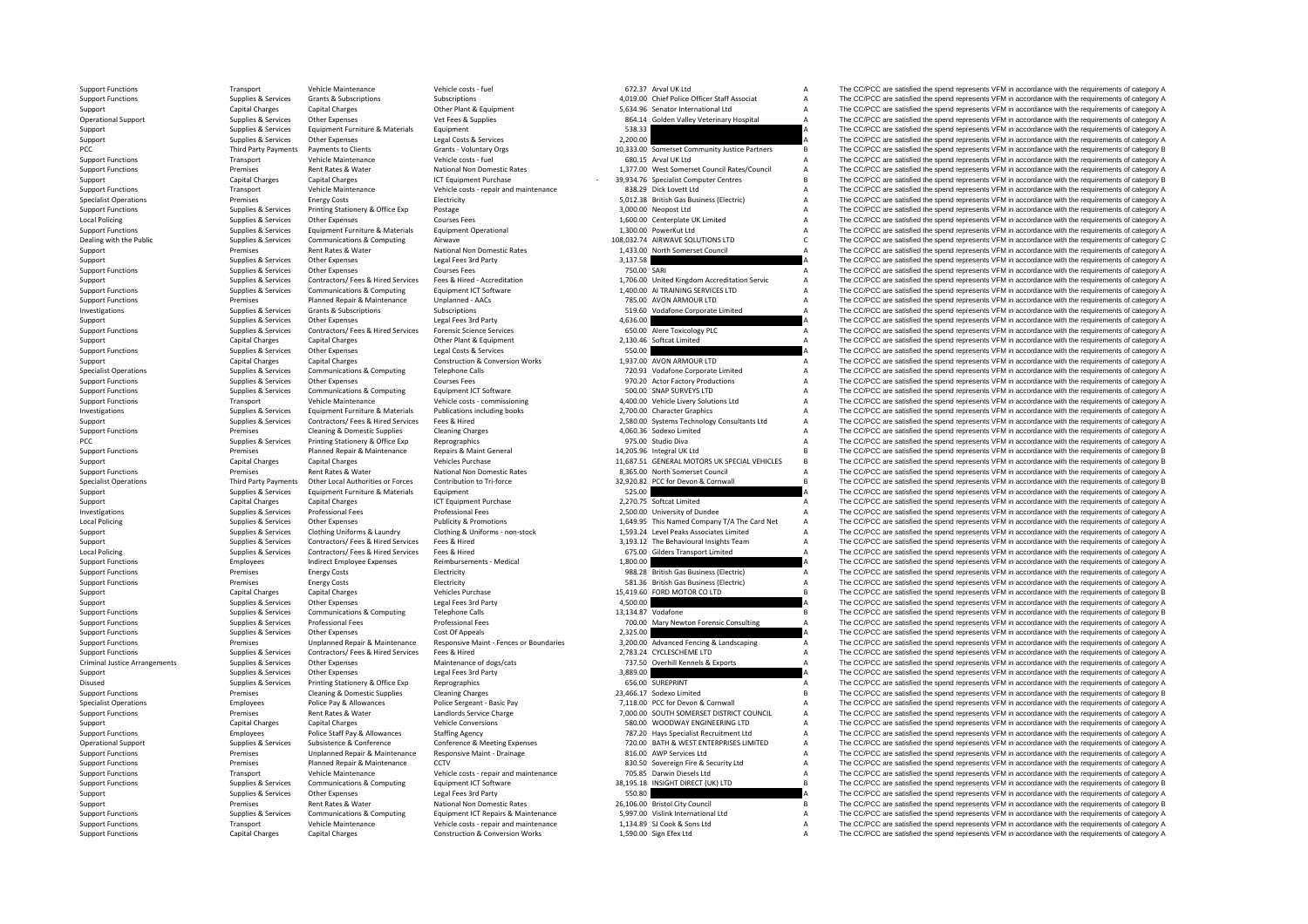Local **Rollcing** Criminal JusticePCC Third Party Payments **Roads Policing Roads Policing** Criminal Justice**Roads Policing** 

Investigative Support Support Supporter Supporter Supporter Contractors/ Fees & Hired Services Forensic Science Services on the Support of the CO/PCC are satisfied the spend represents VFM in accordance with the requiremen Support Functions Premises Cleaning & Domestic Supplies Cleaning Charges Cleaning Charges Cleaning Charges Cleaning Charges Cleaning Charges 691.93 Sodexo Limited A The CC/PCC are satisfied the spend represents VFM in acco Support Functions Premises Planned Repair & Maintenance Servicing – Intruder Alarms 506.41 Chubb Fire & Security Ltd A The CC/PCC are satisfied the spend represents VFM in accordance with the requirements of category A Analyse Employees Police Staff Pay & Allowances Staffing Agency 13,189.82 Matrix SCM Ltd B The CC/PCC are satisfied the spend represents VFM in accordance with the requirements of category B Disused Supplies & Services Pri Disused Supplies & Services Printing Stationery & Office Exp Reprographics Contactes A Contacter Graphics CODID Character Graphics A The CC/PCC are satisfied the spend represents VFM in accordance with the requirements of Investigative Support Support Supporter Supporter Supporter Supporter Supporter Supporter Supporter Supporter Supporter Supporter Supporter Supporter Supporter Support Supporter Supporter Support Supporter Support Supporte Support Capital Charges Capital Charges Furniture Purchase Furniture Purchase 2,092.00 Senator International Ltd A The CC/PCC are satisfied the spend represents VFM in accordance with the requirements of category A Support Printing Stationery & Office Exp Postage Printing Support Functions of category A S4.37 PURCHASE POWER A The CC/PCC are satisfied the spend represents VFM in accordance with the requirements of category A 1.271.76 INSIGHT Supplies & Supplies & Services Communications & Computing Equipment ICT Hardware Purch 1,271.76 INSIGHT DIRECT (UK) LTD A The CC/PCC are satisfied the spend represents VFM in accordance with the requirements of category A Support Premises Energy Costs Electricity Electricity 6,469.84 EDF ENERGY 1 LIMITED A The CC/PCC are satisfied the spend represents VFM in accordance with the requirements of category A<br>A The CC/PCC are satisfied the spend Policing Supplies & Services Subsistence & Conference Conference & Meeting Expenses 1,540.00 DILLINGTON HOUSE A The CC/PCC are satisfied the spend represents VFM in accordance with the requirements of category A Support Functions of the COPCC are satisfied the spend represents VFM in accordance with the requirements of category A<br>Support Functions Support Functions Support Functions Support Professional Fees Professional Fees Prof Professional Fees Professional Fees Professional Fees Professional Fees Professional Fees Professional Fees Professional Fees Professional Fees Professional Fees Professional Fees Professional Fees Professional Fees 1,200. Support Premises Rent Rates & Water National Non Domestic Rates 1,200.00 Bath & North East Somerset A The CC/PCC are satisfied the spend represents VFM in accordance with the requirements of category A Support Functions Transport Calendral Vehicle Maintenance Vehicle Maintenance Vehicle costs - renair and maintenance 7.790.02 MON MOTORS T/A RRISTOL ALIDI A The CC/PCC are satisfied the spend represents VFM in accordance w Support Functions Premises Rent Rates & Water National Non Domestic Rates 73,287.00 Sedgemoor District Council C The CC/PCC are satisfied the spend represents VFM in accordance with the requirements of category C Contribut Dealing with the Public Third Party Payments Contribution Contribution Contribution 1,147.50 ACPO CRIME PREVENTION INITIATIVES L A The CC/PCC are satisfied the spend represents VFM in accordance with the requirements of ca Support Premises Rent Rates & Water Water Charges/Sewerages 1,215.11 Water2Business A The CC/PCC are satisfied the spend represents VFM in accordance with the requirements of category A<br>Support Supplies & Services Equipmen Support Supplies & Services Equipment Furniture & Materials Equipment Equipment and the service and the spend of the CO/PCC are satisfied the spend represents VFM in accordance with the requirements of category A Dectors - Arrangements Supplies & Services Medical Fees Doctors ‐ call out fees 26,020.00 ‐ G4S Forensic & Medical Services Ltd B The CC/PCC are satisfied the spend represents VFM in accordance with the requirements of category B Payments to Clients Crants - Voluntary Orgs Crants Crants Crants Crants Crants Crants Crants Crants Crants Crants Crants Crants Crants Crants Crants Crants Crants Crants Crants Crants Crants Crants Crants Crants Crants Cra Specialist Operations The CC/PCC are satisfied the spend represents VFM in accordance with the requirements of category A Support Functions Transport Vehicle Maintenance Vehicle Costs – tyres and tubes 704.00 GOODYEAR DUNLOP TYRES UK LTD A The CC/PCC are satisfied the spend represents VFM in accordance with the requirements of category A Supp Support Functions Supplies & Services Grants & Subscriptions Subscriptions Subscriptions Subscriptions 2,500.00 Stonewall Equality Ltd A The CC/PCC are satisfied the spend represents VFM in accordance with the requirements Premises Rent Rates & Water National Non Domestic Rates 6,754.00 Bristol City Council A The CC/PCC are satisfied the spend represents VFM in accordance with the requirements of category A Support Capital Charges Capital Charges Capital Charges ICT Equipment Purchase 10000 Bath & North East Somerset Council A The CC/PCC are satisfied the spend represents VFM in accordance with the requirements of category A<br> Policing Supplies & Services Contractors/ Fees & Hired Services Fees & Hired Services Fees & Hired 8,948.10 Redspeed International Ltd A The CC/PCC are satisfied the spend represents VFM in accordance with the requirements Publications including books 1,164.00 Lexis Nexis A The CC/PCC are satisfied the spend represents VFM in accordance with the requirements of category A The CC/PCC are satisfied the spend represents VFM in accordance with t Support Transport Vehicle Maintenance Vehicle Costs Functions and the Vehicle Costs and the spend represents VFM in accordance with the requirements of category B The CC/PCC are satisfied the spend represents VFM in accord Support Functions Supplies & Services Printing Stationery & Office Exp Postage Printing Stationery A Postage 2,020.00 PURCHASE POWER 2,020.00 PURCHASE POWER A The CC/PCC are satisfied the spend represents VFM in accordance Support Functions Transport Vehicle Maintenance Vehicle costs – tyres and tubes 1,691.00 GOODYEAR DUNLOP TYRES UK LTD A The CC/PCC are satisfied the spend represents VFM in accordance with the requirements of category A Su Support Functions Supplies A The CC/PCC are satisfied the spend represents VFM in accordance with the requirements of category A Support Functions Support Functions Police Staff Pay & Allowances Staffing Agency 970.88 Hays Specialist Recruitment Ltd A The CC/PCC are satisfied the spend represents VFM in accordance with the requirements of category A Support Functions Supplies & Services Communications & Computing Equip ICT - Telephones/pagers 2,465.00 Endpoint. Projects Ltd A The CC/PCC are satisfied the spend represents VFM in accordance with the requirements of cate Support Functions Premises Cleaning & Domestic Supplies Cleaning Charges Cleaning Charges Cleaning Charges Cleaning Charges Same and the Same Same Same Same of the CC/PCC are satisfied the spend represents VFM in accordanc Support Functions **Support Transport Vehicle Maintenance** Vehicle Costs **Proportional Vehicle Costs and Vehicle Costs and Vehicle Costs and Vehicle Costs and Vehicle Costs and Vehicle Costs and Vehicle Costs and Vehicle Co** Support Functions Support Functions Employees Indirect Employee Expenses Reimbursements Medical 1,800.00 1,800.00 A The CC/PCC are satisfied the spend represents VFM in accordance with the requirements of category A Support Supplies & Services Other Expenses Legal Costs & Services 2001 2008 700.00 A The CC/PCC are satisfied the spend represents VFM in accordance with the requirements of category A Support Costs & Services Rent Rates & Support Premises Rent Rates & Water Hire of Accommodation 500.00 Blackstage Forensics Ltd A The CC/PCC are satisfied the spend represents VFM in accordance with the requirements of category A Third Party Payments Other Ioral Authorities or Forces Agency Payments - OLAs 3.335.20 National Offender Management Servi A The CC/PCC are satisfied the spend represents VFM in accordance with the requirements of category Support Functions Transport Vehicle Maintenance Vehicle costs ‐ repair and maintenance and and and and the and the SC/PC are satisfied the spend represents VFM in accordance with the requirements of category A Support Func Premises Rent Rates & Water Mational Non Domestic Rates 8,365.00 North Somerset Council A The CC/PCC are satisfied the spend represents VFM in accordance with the requirements of category A Support Functions Premises Energy Costs Electricity Electricity Electricity Electricity 622.13 British Gas Business (Electricity A The CC/PCC are satisfied the spend represents VFM in accordance with the requirements of ca Support Functions Premises Rent Rates & Water National Non Domestic Rates 2,201.00 West Somerset Council Rates/Council A The CC/PCC are satisfied the spend represents VFM in accordance with the requirements of category A S Premises Rent Rates & Water Mational Non Domestic Rates 7,299.00 Bristol City Council A The CC/PCC are satisfied the spend represents VFM in accordance with the requirements of category A Capital Charges Capital Charges Ca Support Capital Charges Capital Charges Capital Charges ICT Equipment Purchase 35,116.23 PCC for Wiltshire 35,1999 B The CC/PCC are satisfied the spend represents VFM in accordance with the requirements of category B Suppo Support Functions Transport Vehicle Workshops/Maintenance Vehicle Materials 1,038.26 SAFETY KLEEN UK LTD A The CC/PCC are satisfied the spend represents VFM in accordance with the requirements of category A Support Functio Equip ICT - Telephones/pagers examples of category A<br>Examples to the COPCC are satisfied the spend represents VFM in accordance with the requirements of category A<br>Examples and the comparable comparable Limited A The CC/PC Specialist Operations Supplies & Supplies & Services Communications & Computing Equipment ICT Equipment ICT Services Supplies Supplies Computing Equipment ICT Services Supplies Supplies Supplies Supplies Supplies Waste Dis Support Functions Premises Waste Disposal – Premises Waste Disposal – Premises Material Premises Material Premises Support Functions Category A Support Functions Premises Category A Support of the CC/PCC are satisfied the Supplies & Services Other Expenses Courses Fees 2,151.20 QA Ltd A The CC/PCC are satisfied the spend represents VFM in accordance with the requirements of category A Support Functions Supplies & Services Other Expenses Courses Fees Courses Fees Courses Fees 600.00 ZF Services UK Ltd A The CC/PCC are satisfied the spend represents VFM in accordance with the requirements of category A Su Support Capital Charges Capital Charges Other Plant & Equipment 1,360.00 Cleartone Telecoms Ltd A The CC/PCC are satisfied the spend represents VFM in accordance with the requirements of category A Specialist Operations Employees Police Pay & Allowances Police PC - Basic Pay / Pension 12,817.18 PCC for Devon & Cornwall B The CC/PCC are satisfied the spend represents VFM in accordance with the requirements of category Support Capital Charges Capital Charges Vehicle Conversions Vehicle Conversions Support Conversions Support Conversions Capital Charges Vehicle Conversions Support Functions A The CC/PCC are satisfied the spend represents Communications & Computing Equipment ICT Repairs & Maintenance 96,000.00 ESRI UK Ltd C The CC/PCC are satisfied the spend represents VFM in accordance with the requirements of category C Investigative Support Support Support Support Support Support Support Support Support Support Support Support<br>Capital Charges Capital Charges Capital Charges Support Vehicle Conversions Vehicle Conversions Vehicle Conversi Support Capital Charges Capital Charges Vehicle Conversions Vehicle Conversions Capital Charges Vehicle Conversions Support Capital Charges Vehicle Conversions Support Capital Charges Vehicle Conversions Support Support Ch A The CC/PCC are satisfied the spend represents VFM in accordance with the requirements of category A Support Functions Supplies & Services Printing Stationery & Office Exp Postage Printing Stationery & Office Exp Postage 3,000.00 Neopost Ltd A The CC/PCC are satisfied the spend represents VFM in accordance with the requir Support Functions Premises Planned Repair & Maintenance Servicing - Intruder Alarms 506.41 Chubb Fire & Security Ltd A The CC/PCC are satisfied the spend represents VFM in accordance with the requirements of category A Sup 17,600.00 Level Peaks Associates Limited B<br>6.255.44 ROYAL MAIL GROUP ITD A The CO/PCC are satisfied the spend represents VFM in accordance with the requirements of category B Policing Supplies & Services Printing Stationery & Office Exp Postage Printing Postage Printing State Postage Postage Printing Supplies and Policing Policing Stategory A Supplies A Services A The CC/PCC are satisfied the s Support Capital Charges Capital Charges Capital Charges Construction & Construction & Conversion Works 7,904.45 DRA Maintenance Ltd A The CC/PCC are satisfied the spend represents VFM in accordance with the requirements of Supplies & Services Contractors/Fees & Hired Services Forensic Science Services 2,632.00 Environmental Scientifics Group Ltd A The CC/PCC are satisfied the spend represents VFM in accordance with the requirements of catego Medical Fees Doctors ‐ call out fees 130,781.83 G4S Forensic & Medical Services Ltd C The CC/PCC are satisfied the spend represents VFM in accordance with the requirements of category C Specialist Operations Capital Charges Capital Charges Capital Charges Construction & Conversion Works 15,500.00 Superclean Express LTD B The CC/PCC are satisfied the spend represents VFM in accordance with the requirements Supplies & Services Other Expenses Courses Fees Courses Fees Supplies Commissioning CIC A The CC/PCC are satisfied the spend represents VFM in accordance with the requirements of category A Investigations Supplies & Services Grants & Subscriptions Subscriptions Subscriptions Subscriptions Subscriptions Subscriptions Subscriptions Subscriptions Subscriptions Subscriptions Subscriptions Subscriptions Subscripti Support Capital Charges Capital Charges Other Plant & Equipment 3,254.00 Senator International Ltd A The CC/PCC are satisfied the spend represents VFM in accordance with the requirements of category A Premises Unplanned Repair & Maintenance Responsive Maint - Electrical 1.045.00 NETWORK SECURITY SYSTEMS EUROPE (UK A The CC/PCC are satisfied the spend represents VFM in accordance with the requirements of category A<br>Suppl Support Functions Supplies & Services Communications & Computing Equipment ICT 1,944.00 Vodafone A The CC/PCC are satisfied the spend represents VFM in accordance with the requirements of category A Support Functions Premises Unplanned Repair & Maintenance Responsive Maint - Floor or Stairs 927.80 N & S Flooring (Bristol) Ltd A The CC/PCC are satisfied the spend represents VFM in accordance with the requirements of ca Support Functions Transport Vehicle Maintenance Vehicle Costs - fuel 16,858.80 Hall Fuels a trading division of Wa B The CC/PCC are satisfied the spend represents VFM in accordance with the requirements of category B<br>Roads Supplies & Services Equipment Furniture & Materials Equipment **Furniture A Materials** Equipment Furniture & Materials Equipment **Furniture A Materials** Equipment Furniture & Materials Equipment Furniture & Materials A Serv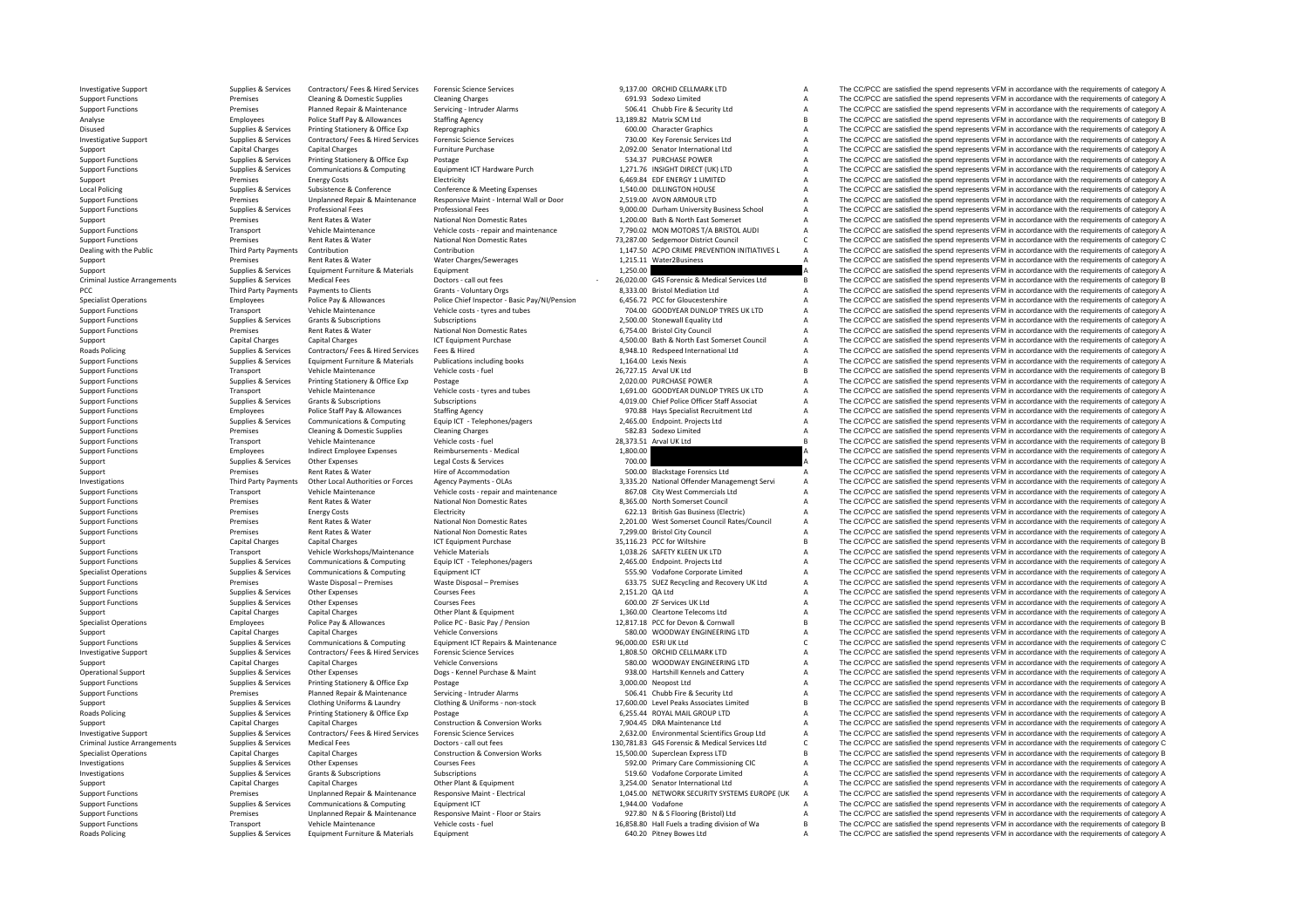**Roads Policing Roads Policing Roads Policing Local Policing** Criminal JusticeRoads Policing

Support Capital Charges Capital Charges Construction & Construction & Conversion Works 6,150.00 NAILSEA CONSTRUCTION LTD A The CC/PCC are satisfied the spend represents VFM in accordance with the requirements of category A Support Functions Supplies & Services Equipment Furniture & Materials Publications including books 2,722.00 Lexis Nexis A The CC/PCC are satisfied the spend represents VFM in accordance with the requirements of category A Support Functions Premises Planned Repair & Maintenance Fire Alarms 959.40 Sovereign Fire & Security Ltd A The CC/PCC are satisfied the spend represents VFM in accordance with the requirements of category A The CC/PCC are Support Functions Premises Premises Rent Rates & Water National Non Domestic Rates 3,046.00 North Somerset Council A The CC/PCC are satisfied the spend represents VFM in accordance with the requirements of category A Roads Policing Supplies A Hired Services Fees & Hired Supplies Contractors/ Fees & Hired Services Fees & Hired Services of A Services A Service A Service A Service A The CC/PCC are satisfied the spend represents VFM in accordanc Support Functions Transport Vehicle Maintenance Vehicle costs – tyres and tubes 1,265.47 GOODYEAR DUNLOP TYRES UK LTD A The CC/PCC are satisfied the spend represents VFM in accordance with the requirements of category A Support Functions Premises Planned Repair & Maintenance Servicing Functions are the Security Ltd A The CC/PCC are satisfied the spend represents VFM in accordance with the requirements of category A The CC/PCC are satisfie Support Capital Charges Capital Charges Construction & Conversion Works 2,855.00 AVON ARMOUR LTD A The CC/PCC are satisfied the spend represents VFM in accordance with the requirements of category A Sunniers of category A Supplies & Services Cothing Uniforms & Laundry Clothing & Uniforms - non-stock and a support of the CC/PCC are satisfied the spend represents VFM in accordance with the requirements of category A<br>Supplies & Services Commun Supplies & Services Communications & Computing Equipment ICT Repairs & Maintenance 11.441.00 VIRGIN MEDIA PAYMENTS LTD B The CC/PCC are satisfied the spend represents VFM in accordance with the requirements of category B Support Functions Supplies & Supplies & Supplies & Communications & Computing Equipment ICT Repairs & Maintenance 1,023.75 A The CC/PCC are satisfied the spend represents VFM in accordance with the requirements of category Support Functions Supplies & Services Equipment Furniture & Materials Loose Furniture Constant Expone Functions and the COMEN of The CC/PCC are satisfied the spend represents VFM in accordance with the requirements of cate Support Functions Supplies & Services Communications & Computing Equipment ICT Software 10,000.00 Forensic Analytics Ltd B The CC/PCC are satisfied the spend represents VFM in accordance with the requirements of category B The CC/PCC are satisfied the spend represents VFM in accordance with the requirements of category A Support Functions Supplies & Services Grants & Subscriptions Subscriptions Subscriptions Subscriptions Subscriptions and a The CC/PCC are satisfied the spend represents VFM in accordance with the requirements of category A Analyse Supplies & Services Professional Fees Professional Fees 841.17 A The CC/PCC are satisfied the spend represents VFM in accordance with the requirements of category A PCC Supplies & Services Printing Stationery & Office Exp Reprographics 1,680.00 Studio Diva A The CC/PCC are satisfied the spend represents VFM in accordance with the requirements of category A Support Functions Employees Police Staff Pay & Allowances Staffing Agency Staff Pay Agency 787.20 Hays Specialist Recruitment Ltd A The CC/PCC are satisfied the spend represents VFM in accordance with the requirements of c Support Functions Supplies & Services Other Expenses Cost Of Appeals Cost Of Appeals Cost Of Appeals Cost Of Appeals Cost Of Appeals 650.00 A The CC/PCC are satisfied the spend represents VFM in accordance with the require Policing Supplies & Services Equipment Furniture & Materials Equipment Operational 990.00 Redspeed International Ltd A The CC/PCC are satisfied the spend represents VFM in accordance with the requirements of category A Support Premises Rent Rates & Water Water Charges/Sewerages 615.72 Knight Frank Client Account A The CC/PCC are satisfied the spend represents VFM in accordance with the requirements of category A Support Functions Premises Energy Costs Electricity Electricity and the Electricity 3,405.70 British Gas Business (Electricity A The CC/PCC are satisfied the spend represents VFM in accordance with the requirements of cate Support Capital Charges Capital Charges Capital Charges ICT Equipment Purchase 336,508.60 South West One Limited C The CC/PCC are satisfied the spend represents VFM in accordance with the requirements of category C Support Support Functions Supplies & Services Other Expenses Courses Fees Courses Courses Courses Courses Courses Courses Courses Courses Courses Courses Courses 750.00 SARI The CC/PCC are satisfied the spend represents VFM in acc Printing Stationery & Office Exp Postage Printing Stationery Supplies Printing Stationery & Office Exp Postage 2,040.00 PURCHASE POWER A The CC/PCC are satisfied the spend represents VFM in accordance with the requirements PCC PCC are satisfied the spend of changes and the equirements of category A Principal Supplies and Supplies & Supplies & Supplies & Supplies A Category A Category A Category A Category A Category A Category A The CC/PCC a Policing Supplies & Services Printing Stationery & Office Exp Postage Printing Stationery and Postage 2,824.00 Pitney Bowes Ltd A The CC/PCC are satisfied the spend represents VFM in accordance with the requirements of cat Fees & Hired Support Contract Contract Contract Consulting Lt A The CC/PCC are satisfied the spend represents VFM in accordance with the requirements of category A<br>National Non Domestic Pates Consultion Dagne Bergueb Counc Support Functions Premises Rent Rates & Water National Non Domestic Rates 640.00 Taunton Deane Borough Council A The CC/PCC are satisfied the spend represents VFM in accordance with the requirements of category A Deant of Operational Support Supplies & Services Insurance Insurance General 2,922.92 Arthur J Gallagher Insurance Broker A The CC/PCC are satisfied the spend represents VFM in accordance with the requirements of category A Support Capital Charges Capital Charges Vehicles Purchase 15,419.60 FORD MOTOR CO LTD 15,419.60 FORD MOTOR CO LTD The CC/PCC are satisfied the spend represents VFM in accordance with the requirements of category B 21,754.2 Analyse Employees Police Staff Pay & Allowances Staffing Agency 21,754.28 Matrix SCM Ltd B The CC/PCC are satisfied the spend represents VFM in accordance with the requirements of category B Supplies & Services Equipment Furniture & Materials Equipment Supplies and the Supplies of category A The CC/PCC are satisfied the spend represents VFM in accordance with the requirements of category A Specialist Operations Premises Rent Rates & Water National Non Domestic Rates 6,583.00 North Somerset Council A The CC/PCC are satisfied the spend represents VFM in accordance with the requirements of category A Support Functions Premises Planned Repair & Maintenance Servicing Agreements 1,208.00 Alerter Group Plc A The CC/PCC are satisfied the spend represents VFM in accordance with the requirements of category A Critical Interio Sunnlies & Services Clothing Uniforms & Laundry Laundry Bry Cleaning 15000 and Devon and Event HRS Foundati A The CC/PCC are satisfied the spend represents VEM in accordance with the requirements of category A Support Support Support Support Other Expenses Curbe Expenses Licences & Orders 2,098.00 Winkworth The CC/PCC are satisfied the spend represents VFM in accordance with the requirements of category A Support Functions Transport Vehicle Maintenance Vehicle Costs - licences 3,159.00 Corporate Support HQ Imprest A The CC/PCC are satisfied the spend represents VFM in accordance with the requirements of category A Support P Support Capital Charges Capital Charges Capital Charges Construction & Conversion Works 600.00 N & S Flooring (Bristol) Ltd A The CC/PCC are satisfied the spend represents VFM in accordance with the requirements of categor Support Functions Cleaning & Domestic Supplies Cleaning Charges Cleaning Charges Cleaning Charges 674.52 Sodexo Limited A The CC/PCC are satisfied the spend represents VFM in accordance with the requirements of category A Support Functions Supplies & Services Clothing Uniforms & Laundry Clothing & Uniforms - Issues 14,857.31 PCC for Wiltshire B The CC/PCC are satisfied the spend represents VFM in accordance with the requirements of category Support Premises Planned Repair & Maintenance Grounds Maintenance 1,908.38 DRA Maintenance 1,1908.38 DRA Maintenance 1,1908.38 DRA Maintenance 1,1908.38 DRA Maintenance 1,1908.38 DRA Maintenance 1,1908.38 DRA Maintenance A Supplies & Services Communications & Computing Equipment ICT Repairs & Maintenance 20,906.46 Capita Secure Information Solutions B The CC/PCC are satisfied the spend represents VFM in accordance with the requirements of ca Support Functions Supplies & Supplies & Supplies Communications & Computing Equipment ICT Support Functions and the Support Functions and the spend represents VFM in accordance with the requirements of category B Vehicles Support Capital Charges Capital Charges Capital Charges Vehicles Purchase Vehicles Purchase 11,687.51 GENERAL MOTORS UK SPECIAL VEHICLES B The CC/PCC are satisfied the spend represents VFM in accordance with the requiremen Analyse Third Party Payments Other Local Authorities or Forces Agency Payments - OLAs 144,131.80 North Somerset Council C The CC/PCC are satisfied the spend represents VFM in accordance with the requirements of category C Suppliers & Suppliers & Communications & Computing Equipment ICT Hardware Purch 11,712.75 STONE COMPUTERS LTD B The CC/PCC are satisfied the spend represents VFM in accordance with the requirements of category B<br>Support Fu Transport Vehicle Maintenance Vehicle costs - repair and maintenance 573.80 City West Commercials Ltd A The CC/PCC are satisfied the spend represents VFM in accordance with the requirements of category A Support Functions Transport Vehicle Maintenance Vehicle costs – tyres and tubes 2,164.15 GOODYEAR DUNLOP TYRES UK LTD A The CC/PCC are satisfied the spend represents VFM in accordance with the requirements of category A Su Communications & Computing Equipment ICT Repairs & Maintenance 3,154.01 Capita Secure Information Solutions A The CC/PCC are satisfied the spend represents VFM in accordance with the requirements of category A<br>Contractors/ Supplies & Services Contractors/ Fees & Hired Services Fees & Hired Accreditation Accreditation Manufactured the COPCC are satisfied the spend represents VFM in accordance with the requirements of category A Support Functions Premises Energy Costs Gas Gas Gas Casts Gas 1,410.45 CORONA ENERGY RETAIL 4 LTD A The CC/PCC are satisfied the spend represents VFM in accordance with the requirements of category A Support Functions Supp Supplies & Services Equipment Furniture & Materials Equipment Repairs & Maintenance and a student and the CCPCC are satisfied the spend represents VFM in accordance with the requirements of category A<br>Support Fundational C Support Capital Charges Capital Charges Capital Charges Other Plant & Equipment 825.85 ARGOS BUSINESS SOLUTIONS LTD A The CC/PCC are satisfied the spend represents VFM in accordance with the requirements of category A<br>Supp Support Functions Consumer Premises Planned Repair & Maintenance Servicing • Mechanical Plant 9,336.73 Integral UK Ltd A The CC/PCC are satisfied the spend represents VFM in accordance with the requirements of category A Support Functions Supplies & Services Communications & Computing Equipment ICT 1,212.00 TELEFONICA O2 (UK) LTD A The CC/PCC are satisfied the spend represents VFM in accordance with the requirements of category A Support Functions Premises Rent Rates & Water Water Water Charges/Sewerages STER STATES A The CC/PCC are satisfied the spend represents VFM in accordance with the requirements of category Charges and a category Charges and Analyse Capital Financing External Interest Debt Charges - Interest Debt Charges - Interest 110,750.00 Public Works Loan Board C The CC/PCC are satisfied the spend represents VFM in accordance with the requirements of cate A The CC/PCC are satisfied the spend represents VFM in accordance with the requirements of category A Support Functions Transport Vehicle Maintenance Vehicle costs – commissioning 588.00 Vehicle Livery Solutions Ltd A The CC/PCC are satisfied the spend represents VFM in accordance with the requirements of category A Suppor Support Premises Planned Repair & Maintenance Alterations to Buildings 7,437.00 AVON ARMOUR LTD A The CC/PCC are satisfied the spend represents VFM in accordance with the requirements of category A<br>Specialist Operations Se The CC/PCC are satisfied the spend represents VFM in accordance with the requirements of category B Support Capital Charges Capital Charges Capital Charges Construction & Conversion Works 83,807.27 Benson Bros (Bristol) Ltd C The CC/PCC are satisfied the spend represents VFM in accordance with the requirements of categor Policing Supplies & Services Contractors/ Fees & Hired Services Fees & Hired Services Fees & Hired 8,948.10 Redspeed International Ltd A The CC/PCC are satisfied the spend represents VFM in accordance with the requirements Support Functions Vehicle Costs – repair and maintenance 2,186.80 Clifford Thames Limited A The CC/PCC are satisfied the spend represents VFM in accordance with the requirements of category A Premises Cleaning Changes Clea Support Functions Premises Cleaning & Domestic Supplies Cleaning Charges 21,347.05 Sodexo Limited B The CC/PCC are satisfied the spend represents VFM in accordance with the requirements of category B Support Functions Premises Rent Rates & Water Hire of Accommodation Hire of Accommodation 690.00 AZTEC HOTEL AND SPA A The CC/PCC are satisfied the spend represents VFM in accordance with the requirements of category A Sup Support Capital Charges Capital Charges ICT Equipment Purchase 879.60 Softcat Limited A The CC/PCC are satisfied the spend represents VFM in accordance with the requirements of category A Support Functions Supplies & Services Communications & Computing Equipment ICT 620.00 THE GYM REPAIR CO A The CC/PCC are satisfied the spend represents VFM in accordance with the requirements of category A Support Functions Premises Rent Rates & Water National Non Domestic Rates 2,807.00 South Gloucestershire A The CC/PCC are satisfied the spend represents VFM in accordance with the requirements of category A Support Functions Supplies & Services Communications & Computing Equip ICT - Telephones/pagers 1,972.00 Endpoint. Projects Ltd A The CC/PCC are satisfied the spend represents VFM in accordance with the requirements of cate Support Functions Premises Planned Repair & Maintenance Servicing - CCTV 5,557.99 Sovereign Fire & Security Ltd A The CC/PCC are satisfied the spend represents VFM in accordance with the requirements of category A Support Support Functions Supplies & Services Printing Stationery & Office Exp Postage Printing Stationery & Office Exp Postage Postage Postage Support Functions A The CC/PCC are satisfied the spend represents VFM in accordance wi Support Functions Transport Vehicle Maintenance Vehicle costs – tyres and tubes 1,201.50 GOODYEAR DUNLOP TYRES UK LTD A The CC/PCC are satisfied the spend represents VFM in accordance with the requirements of category A Operational Support Supplies & Services Other Expenses Dogs - Food Dogs - Food Support Dogs - Food 963.52 Crown Petfoods Ltd A The CC/PCC are satisfied the spend represents VFM in accordance with the requirements of catego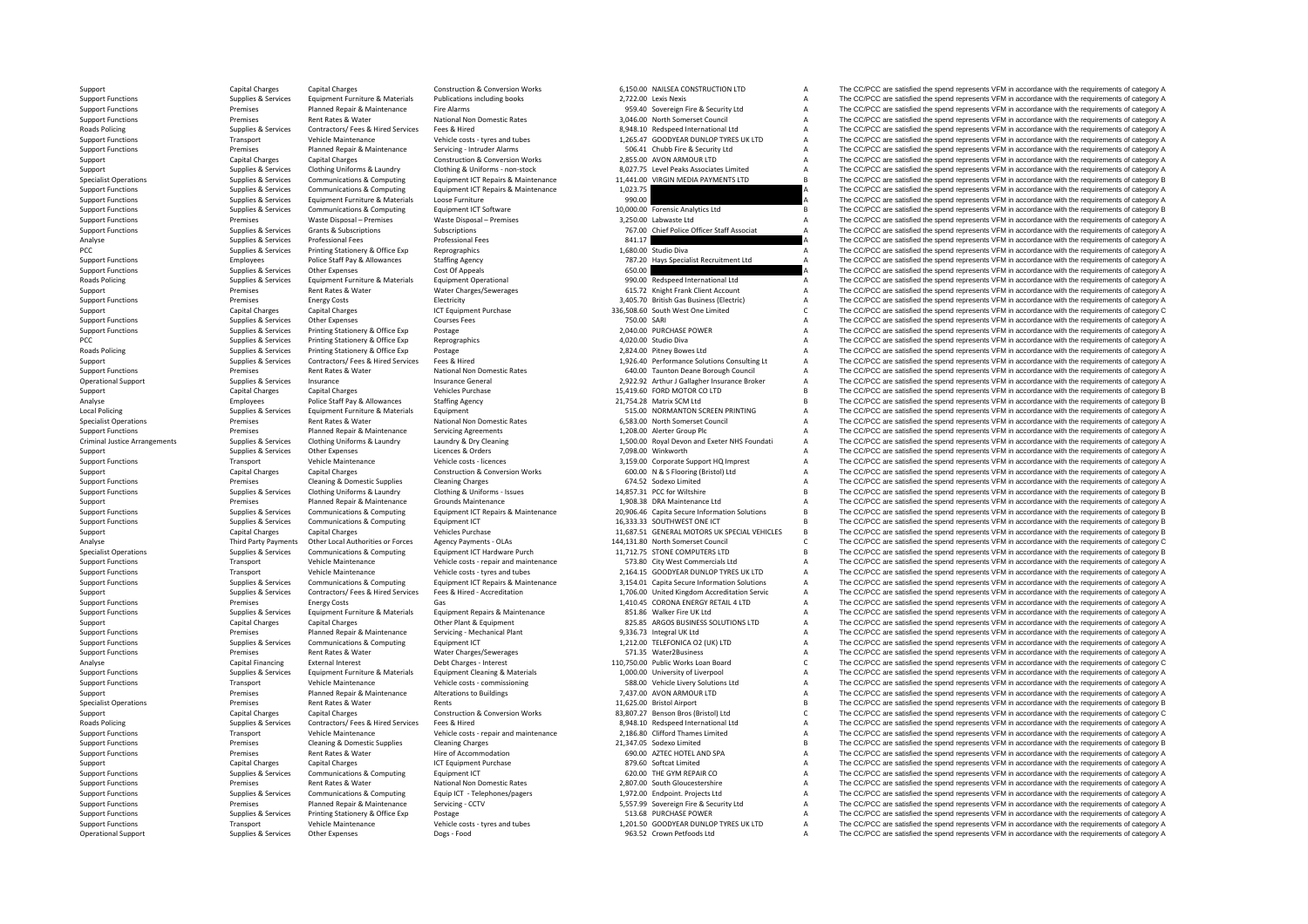**Local Policing** PCC ThirdCriminal Justice

Poplies & Services Equipment Furniture & Materials Equipment Operational Supplies and the Supplies and the CC-PCC are satisfied the spend represents VFM in accordance with the requirements of category A Supplies & Services Supplies & Services Clothing Uniforms & Laundry Clothing & Uniforms - Issues 1.723.15 PCC for Gloucestershire A The CC/PCC are satisfied the spend represents VFM in accordance with the requirements of category A Party Payments Crients Crants Control Creates and Criteria Criteria and Criteria Criteria Criteria Criteria and Criteria Criteria and Criteria and represents VFM in accordance with the requirements of category B The CC/PCC Support Functions Premises Premises Rent Rates & Water National Non Domestic Rates 68,497.00 North Somerset Council C The CC/PCC are satisfied the spend represents VFM in accordance with the requirements of category C Supp Support Functions Subscriptions Subscriptions and the Subscriptions of the Subscriptions of the Subscriptions Subscriptions of the Subscriptions of the Subscriptions of the Subscriptions of the Subscriptions of the Subscri Support Functions Premises Planned Repair & Maintenance Estates Costs 814.68 Perrys Recycling Ltd A The CC/PCC are satisfied the spend represents VFM in accordance with the requirements of category A Support Functions Supplies & Services Equipment Furniture & Materials Equipment Functions and the spend represent of the Support of the Support of the services are satisfied the spend represents VFM in accordance with the Premises Rent Rates & Water National Non Domestic Rates 1,025.54 North Somerset Council A The CC/PCC are satisfied the spend represents VFM in accordance with the requirements of category A Supplies & Supplies & Support Equipment Furniture & Materials Equipment Equipment Purchase Support and the spend of the CC/PCC are satisfied the spend represents VFM in accordance with the requirements of category A Suppor Support Functions Capital Charges Capital Charges Capital Charges ICT Equipment Purchase 20,335.00 SOUTHWEST ONE ICT B The CC/PCC are satisfied the spend represents VFM in accordance with the requirements of category B Veh Support Functions Transport Vehicle Maintenance Vehicle costs tyres and tubes 2,502.16 GOODYEAR DUNLOP TYRES UK The CC/PCC are satisfied the spend represents VFM in accordance with the requirements of category A Support Functions Premises Energy Costs Electricity Electricity Electricity Electricity Electricity and the COV Costs Energy Costs Electricity Electricity and the Support Functions and the corport and represents VFM in acc Support Functions Premises Energy Costs Energy Costs Electricity Electricity Electricity Electricity Electricity Electricity and the Support Functions and the CC/PCC are satisfied the spend represents VFM in accordance wit A The CC/PCC are satisfied the spend represents VFM in accordance with the requirements of category A Sunnort Functions Sunniles & Services Contractors/ Fees & Hired Services Fees & Hired Services Fees & Hired Services Fees & Hired Services Fees & Hired Services Fees & Hired Services Fees & Hired Services Fees & Hired Serv Support Functions Premises Rent Rates & Water Rents Rents Rents 2,500.00 North Somerset Council A The CC/PCC are satisfied the spend represents VFM in accordance with the requirements of category A Supplies & Services Contractors/Fees & Hired Services Forensic Science Services Contractors and The COPCC are satisfied the spend represents VFM in accordance with the requirements of category A<br>Sunglige & Services Forumon Support Supplies & Services Equipment Furniture & Materials Equipment - Consumables 3,546.60 EDGAR BROTHERS A The CC/PCC are satisfied the spend represents VFM in accordance with the requirements of category A Support Supp Support Supplies & Services Contractors/ Fees & Hired Services Fees & Hired Hired Pees & Hired Security Services Fees & Hired Security Services Contractors/ Fees & Hired Services Fees & Hired Services Fees & Hired Services Investigative Support Supplies & Services Contractors/ Fees & Hired Services Forensic Science Services 2,377.25 ORCHID CELLMARK LTD <sup>A</sup> The CC/PCC are satisfied the spend represents VFM in accordance with the requirements of category A Support Functions Transport Vehicle Maintenance Vehicle costs - repair and maintenance 768.70 WBC Automotive Limited A The CC/PCC are satisfied the spend represents VFM in accordance with the requirements of category A Sup Support Functions Supplies & Services Contractors/ Fees & Hired Services Fees & Hired Hired Hired 1,329.16 CYCLESCHEME LTD A The CC/PCC are satisfied the spend represents VFM in accordance with the requirements of category Support Functions Planned Repair & Maintenance Servicing - Intruder Alarms and the Support Security Construction and the Security Ltd A The CC/PCC are satisfied the spend represents VFM in accordance with the requirements Support Capital Charges Capital Charges Capital Charges Construction & Conversion Works 668.00 Solar Valley Electrical Limited A The CC/PCC are satisfied the spend represents VFM in accordance with the requirements of cate Support Premises Cleaning & Domestic Supplies Cleaning Charges 4,820.75 Sodexo Limited A The CC/PCC are satisfied the spend represents VFM in accordance with the requirements of category A Support Functions Supplies & Services Other Expenses Courses Fees Courses Fees 750.00 SARI The CC/PCC are satisfied the spend represents VFM in accordance with the requirements of category A Support Functions Permises Plan Support Functions Premises Planned Repair & Maintenance Servicing - Intruder Alarms 2,863.50 Sovereign Fire & Security Ltd A The CC/PCC are satisfied the spend represents VFM in accordance with the requirements of category Support Functions Support Functions Support Functions A The CC/PCC are satisfied the spend represents VFM in accordance with the requirements of category A The Cr/PCC are satisfied the spend represents VFM in accordance wi Support Functions Cleaning Cleaning Support Cleaning Cleaning Charges Cleaning Charges 1,136.16 Sodexo Limited A The CC/PCC are satisfied the spend represents VFM in accordance with the requirements of category A The CC/PC Analyse Supplies & Services Other Expenses Donations Donations Donations Donations 150,000.00 Avon & Somerset Police Community Tr C The CC/PCC are satisfied the spend represents VFM in accordance with the requirements of c 2,615.58 Swanswell Charitable Trust<br>2,615.58 Swanswell Charitable Trust<br>2,000.00 North Somercet Council Research Property are satisfied the spend represents VEM in accordance with the requirements of category A Support Functions Premises Rent Rates & Water Rents Rents Rents Rents Rents Rents Rents 10,000.00 North Somerset Council B The CC/PCC are satisfied the spend represents VFM in accordance with the requirements of category B Support Capital Charges Capital Charges Capital Charges Construction & Conversion Works 3,627.00 Romac Building Contractors Ltd A The CC/PCC are satisfied the spend represents VFM in accordance with the requirements of cat Investigative Support Support Support Support Support Support Support Support Support Support Support Support Support Support Support Support Support Support Support Support Support Support Support Support Support Decision Premises Unplanned Repair & Maintenance Responsive Maint - Electrical 1,045.00 NETWORK SECURITY SYSTEMS EUROPE (UK A The CC/PCC are satisfied the spend represents VFM in accordance with the requirements of category A<br>Sunno Support Functions Supplies & Services Communications & Computing Equipment ICT Hardware Purch 2,394.00 Data Pro A The CC/PCC are satisfied the spend represents VFM in accordance with the requirements of category A Support Functions Premises Unplanned Repair & Maintenance Responsive Maint Poofs 694.63 DRA Maintenance Ltd A The CC/PCC are satisfied the spend represents VFM in accordance with the requirements of category A Specialist Operations Employees Police Pay & Allowances Police Sergeant - Police Pension 1,722.56 PCC for Devon & Cornwall A The CC/PCC are satisfied the spend represents VFM in accordance with the requirements of category Operational Support Support Support Support Support Support Support Communications & Computing Equipment ICT Hardware Purch 15,919.99 INSIGHT DIRECT (UK) LTD B The CC/PCC are satisfied the spend represents VFM in accordanc Support Functions Premises Rent Rates & Water National Non Domestic Rates SENDO Bristol City Council A The CC/PCC are satisfied the spend represents VFM in accordance with the requirements of category A<br>Support Functions S Support Functions Supplies & Services Grants & Subscriptions Subscriptions Subscriptions Subscriptions Subscriptions and the CO/PCC are satisfied the spend represents VFM in accordance with the requirements of category A S Premises Energy Costs Electricity Electricity and the Support Electricity 3,889.16 British Gas Business (Electricic) A The CC/PCC are satisfied the spend represents VFM in accordance with the requirements of category A Support Capital Charges Capital Charges ICT Equipment Purchase 866.80 Softcat Limited A The CC/PCC are satisfied the spend represents VFM in accordance with the requirements of category A Support Capital Charges September Support Functions Premises Rent Rates & Water Landlords Service Charge 2,000.00 North Somerset Council A The CC/PCC are satisfied the spend represents VFM in accordance with the requirements of category A Support Functions Support Functions Employee The CONCC are satisfied the spend represents VFM in accordance with the requirements of category A<br>
Support Functions Equipment ICT Software the support of the spend represents VFM in accordance Support Functions Supplies & Services Communications & Computing Equipment ICT Software 1,833.97 INSIGHT DIRECT (UK) LTD A The CC/PCC are satisfied the spend represents VFM in accordance with the requirements of category A Investigative Support Supplies & Services Contractors/ Fees & Hired Services Forensic Science Services 2,466.54 Key Forensic Services Ltd <sup>A</sup> The CC/PCC are satisfied the spend represents VFM in accordance with the requirements of category A Support Functions Water Rent Rates And Rates Rent Rates National Non Domestic Rates 1,511.00 North Somerset Council A The CC/PCC are satisfied the spend represents VFM in accordance with the requirements of category A Crim Arrangements Supplies & Services Communications & Computing Equipment ICT Hardware Purch 1,098.75 Softcat Limited 1,098.75 Softcat Limited A The CC/PCC are satisfied the spend represents VFM in accordance with the requirem Support Capital Charges Capital Charges Capital Charges Construction & Conversion Works 4,835.00 MOBILE MINI UK LTD A The CC/PCC are satisfied the spend represents VFM in accordance with the requirements of category A Supp Supplies & Services Other Expenses Courses Fees Courses Fees 5,000.00 Corporate Support HQ Imprest A The CC/PCC are satisfied the spend represents VFM in accordance with the requirements of category A Support Functions Supplies & Services Communications & Computing Equipment ICT Repairs & Maintenance and a sabole and a sabole and the CC/PCC are satisfied the spend represents VFM in accordance with the requirements of ca Disused Supplies & Services Printing Stationery & Office Exp Reprographics 10,040.00 Specialist Computer Centres B The CC/PCC are satisfied the spend represents VFM in accordance with the requirements of category B Support Functions Supplies & Services Professional Fees Professional Fees Professional Fees Professional Fees Professional Fees 987.00 UK Security Vetting (UKSV) A The CC/PCC are satisfied the spend represents VFM in accor Investigations Supplies & Services Equipment Furniture & Materials Equipment Equipment Equipment Equipment Equipment Equipment Equipment Companical Companical Companical Companical Companical Companical Companical Companic Supplies & Services Contractors/ Fees & Hired Services Forensic Science Services Forensic Science Services Supplies Services (874.00 Environmental Scientifics Group Ltd A The CC/PCC are satisfied the spend represents VFM i Operational Support Third Party Payments of the Local Authorities or Forces Contributions to Other Forces 79,630.59 PCC for Devon & Connual C The CC/PCC are satisfied the spend represents VFM in accordance with the require Support Eurotions Transport Vehicle Maintenance Vehicle costs - repair and maintenance 640.57 BMW (UK) Ltd ...<br>Support Functions Support Support Support Support Support Support Support Courses Courses Courses Courses Cours A The CC/PCC are satisfied the spend represents VFM in accordance with the requirements of category A Support Functions Transport Vehicle Maintenance Vehicle Costs - repair and maintenance 545.72 Dick Lovett Ltd A The CC/PCC are satisfied the spend represents VFM in accordance with the requirements of category A Support Supplies & Services Other Expenses Courses Fees Courses Fees Courses Fees 1,816.50 Sphere Leisure Limited A The CC/PCC are satisfied the spend represents VFM in accordance with the requirements of category A Suppor Premises Rent Rates & Water Hire of Accommodation 1,119.44 Soundcat PA Hire A The CC/PCC are satisfied the spend represents VFM in accordance with the requirements of category A Support Premises Rent Rates & Water National Non Domestic Rates 1,400.00 Bath & North East Somerset A The CC/PCC are satisfied the spend represents VFM in accordance with the requirements of category A Support Functions Su Support Functions Supplies & Services Grants & Subscriptions Subscriptions Subscriptions Subscriptions Subscriptions Subscriptions and the Subscriptions and the CO/PCC are satisfied the spend represents VFM in accordance w Support Functions Premises Energy Costs Electricity Costs A The CC/PCC are satisfied the spend represents VFM in accordance with the requirements of category A The CC/PCC are satisfied the spend represents VFM in accordanc Analyse Capital Financing External Interest Debt Charges - Interest Debt Charges - Interest CHATS CON Public Works Loan Board C The CC/PCC are satisfied the spend represents VFM in accordance with the requirements of categ Support Functions Supplies & Services Equipment Furniture & Materials Equipment Support Equipment Support Functions and the spend of the CC/PCC are satisfied the spend represents VFM in accordance with the requirements of Premises Planned Repair & Maintenance Fire Alarms Fire Alarms 775.55 STATIC SYSTEMS GROUP PLC A The CC/PCC are satisfied the spend represents VFM in accordance with the requirements of category A Support Supplies & Services Communications & Computing Equipment ICT 1,675.28 BRITISH TELECOMMUNICATIONS PLC A The CC/PCC are satisfied the spend represents VFM in accordance with the requirements of category A Support Functions Premises Energy Costs Electricity Electricity 611.53 British Gas Business (Flectricity A The CC/PCC are satisfied the spend represents VFM in accordance with the requirements of category A Third Party Payments Other Local Authorities or Forces Contributions to Other Forces and the decay office for Policing & Crime and The CC/PCC are satisfied the spend represents VFM in accordance with the requirements of ca Support Functions Transport Vehicle Hire Hired Vehicle Costs 2,250.00 COUNTY CARS A The CC/PCC are satisfied the spend represents VFM in accordance with the requirements of category A Support Functions Transport Vehicle Allowances Cycle costs Cycle costs and the spend the costswold Outdoor Ltd A The CC/PCC are satisfied the spend represents VFM in accordance with the requirements of category A Specialist Operations Supplies Services Other Expenses Courses Fees SSON Of London Police A The CC/PCC are satisfied the spend represents VFM in accordance with the requirements of category A Support Functions Supplies & Services Equipment Furniture & Materials Publications including books 642.72 Lexis Nexis A The CC/PCC are satisfied the spend represents VFM in accordance with the requirements of category A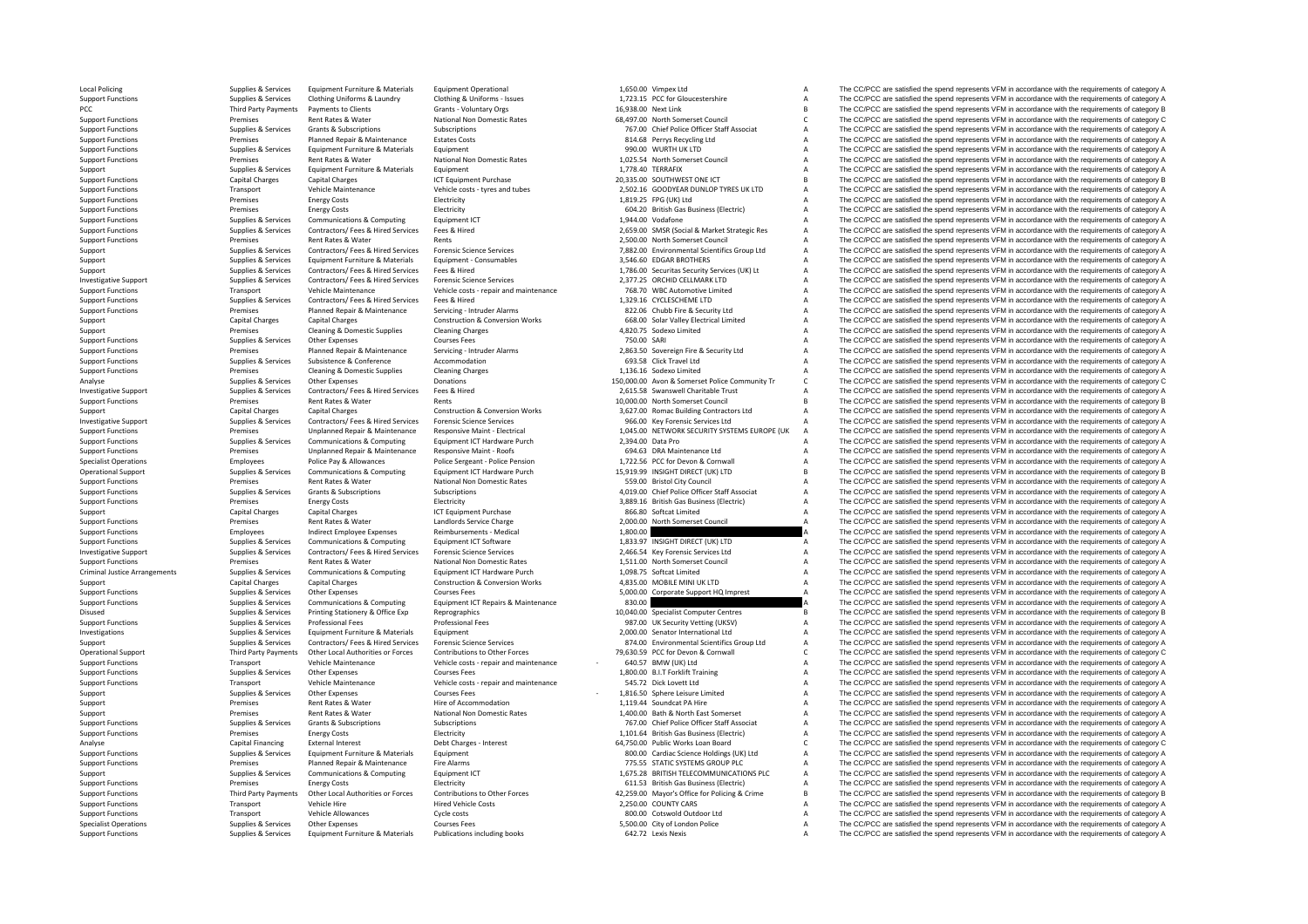Criminal JusticeCriminal Justice**Roads Policing** Local Policing **Roads Policing Roads Policing** 

Investigations Supplies & Services Other Expenses Courses Fees Courses Fees 2,500.00 METROPOLITAN POLICE SERVICE A The CC/PCC are satisfied the spend represents VFM in accordance with the requirements of category A Support Supplies & Services Other Expenses Courses Support Support Support Support Support Cambridge A The CC/PCC are satisfied the spend represents VFM in accordance with the aguirements of category Cambridge A The CC/PCC Supplies & Services Communications & Computing Airwave 89,680.05 AIRWAVE SOLUTIONS LTD C The CC/PCC are satisfied the spend represents VFM in accordance with the requirements of category C Support Functions Premises Energy Costs Energy Costs Electricity Electricity Electricity Electricity Electricity Electricity and the Support Electricity and the spend represents VFM in accordance with the requirements of c Arrivial Justice Arrangements Supplies & Services Medical Fees Doctors • call out fees Doctors • call out fees<br>Specialist Operations Special Services Arrangements of category B Doctors and Doctors Basic Pay Allowances Poli Employees Police Pay & Allowances Police Inspector - Basic Pay / Ni/Pension 11,996.34 PCC for Devon & Cornwall B The CC/PCC are satisfied the spend represents VFM in accordance with the requirements of category B Transport Vehicle Allowances Travel fares Travel fares 1,300.00 First Bristol Limited A The CC/PCC are satisfied the spend represents VFM in accordance with the requirements of category A Suite Department of category A Sui Support Supplies & Services Equipment Furniture & Materials Equipment Equipment Equipment and the Support 1,512.72 GARRAN LOCKERS LTD A The CC/PCC are satisfied the spend represents VFM in accordance with the requirements Support Functions Transport Vehicle Maintenance Vehicle costs – tyres and tubes 1,035.00 GOODYEAR DUNLOP TYRES UK LTD A The CC/PCC are satisfied the spend represents VFM in accordance with the requirements of category A Th Support Functions Employees Indirect Employee Expenses Direct Medical Intervention 550.00 Dr P Aylard A The CC/PCC are satisfied the spend represents VFM in accordance with the requirements of category A The CC/PCC are sat Support Capital Charges Capital Charges Capital Charges Additions:Non Enhancing Fees 1,875.00 Services Design Solution Ltd A The CC/PCC are satisfied the spend represents VFM in accordance with the requirements of category Support Functions Premises Rent Rates & Water National Non Domestic Rates ST1.00 North Somerset Council A The CC/PCC are satisfied the spend represents VFM in accordance with the requirements of category A Secial Stategory Specialist Operations Police Pay & Allowances Police PC - Basic Pay/ NI 6,117.26 PCC for Gloucestershire A The CC/PCC are satisfied the spend represents VFM in accordance with the requirements of category A Sumplex & Servi Supplies Services Contractors/Fees & Hired Services Fees & Hired Accreditation 2,985.50 United Kingdom Accreditation Service A The CC/PCC are satisfied the spend represents VFM in accordance with the requirements of catego Investigative Sunnort Sunnies & Services Contractors/ Fees & Hired Services Forensic Science Services Forensic Science Services Contractors (Fees & Hired Services Forensic Science Services Contractors Science Services Cont Specialist Operations Capital Charges Capital Charges Other Plant & Equipment 1,141.28 Energy Assets Limited A The CC/PCC are satisfied the spend represents VFM in accordance with the requirements of category A Support Capital Charges Capital Charges Furniture Purchase Furniture Purchase 771.68 Senator International Ltd A The CC/PCC are satisfied the spend represents VFM in accordance with the requirements of category A Support Functions Transport Vehicle Hire Vehicle Hire Hired Vehicle Costs 2,557.50 COUNTY CARS A The CC/PCC are satisfied the spend represents VFM in accordance with the requirements of category A Specialist Operations Sup Specialist Operations Supplies According Equipment ICT Computing Computing Computing Computing Computing Equipment ICT Computing Computing Computing Computing Computing Equipments of category A S45.75 Sodexo Limited A The Support Functions Premises Cleaning & Domestic Supplies Cleaning Charges Cleaning Charges Cleaning Charges Cleaning Charges Cleaning Charges S45.75 Sodexo Limited A The CC/PCC are satisfied the spend represents VFM in acco Supplies & Services Contractors/ Fees & Hired Services Fees & Hired Serviced Serviced Media 8,948.10 Redspeed International Ltd A The CC/PCC are satisfied the spend represents VFM in accordance with the requirements of cat Support Transport Vehicle Allowances Travel fares Travel fares Travel fares and the company of the Support of the Support of the CC/PCC are satisfied the spend represents VFM in accordance with the requirements of category Local Policing Third Party Payments Other Local Authorities or Forces Contribution 2,500.00 Royal Voluntary Service A The CC/PCC are satisfied the spend represents VFM in accordance with the requirements of category A Supp Support Functions Supplies & Services Printing Stationery & Office Exp Postage Printing Stationery & Office Exp Postage 1,010.00 PURCHASE POWER A The CC/PCC are satisfied the spend represents VFM in accordance with the req The CC/PCC are satisfied the spend represents VFM in accordance with the requirements of category B Support Functions Transport Vehicle Maintenance Wehicle costs - repair and maintenance 1,278.51 Volkswagen Group UK Ltd Parts A The CC/PCC are satisfied the spend represents VFM in accordance with the requirements of categ Support Functions Premises Energy Costs Energy Costs Electricity Electricity Courses Electricity and the Support ENERGY 1 LIMITED A The CC/PCC are satisfied the spend represents VFM in accordance with the requirements of c Support Supplies Courses Courses The CC/PCC are satisfied the spend represents VFM in accordance with the requirements of category B The CripCC are satisfied the spend represents VFM in accordance with the requirements of Support Supplies Contractors/ Fees & Hired Services Fees & Hired 1,988.00 A The CC/PCC are satisfied the spend represents VFM in accordance with the requirements of category A Specialist Operations Premises Rent Rates & Water National Non Domestic Rates 1,211.00 North Somerset Council A The CC/PCC are satisfied the spend represents VFM in accordance with the requirements of category A Support Fu Supplies & Services Other Expenses Courses Fees Courses Fees Courses Fees TSO.00 SARI The CC/PCC are satisfied the spend represents VFM in accordance with the requirements of category A Support Functions Consulting Lt a Th Support Supplies & Services Contractors/ Fees & Hired Services Fees & Hired Services Fees & Hired Services Fees & Hired Services Fees & Hired Services Fees & Hired Services Fees & Hired Services Services Fees & Hired Servi Support Functions Premises Planned Repair & Maintenance Repairs & Maint General 8,269.67 Integral UK Ltd A The CC/PCC are satisfied the spend represents VFM in accordance with the requirements of category A Supplies & Services Communications & Computing Equipment ICT Repairs & Maintenance 4,721.00 VIRGIN MEDIA PAYMENTS LTD A The CC/PCC are satisfied the spend represents VFM in accordance with the requirements of category A Support Functions Premises Rent Rates & Water National Non Domestic Rates 44,068.00 South Gloucestershire B The CC/PCC are satisfied the spend represents VFM in accordance with the requirements of category B Cleaning Aname Support Functions Premises Cleaning & Domestic Supplies Cleaning Charges Cleaning Charges 3,031.24 Sodexo Limited A The CC/PCC are satisfied the spend represents VFM in accordance with the requirements of category A The CC Support Capital Charges Capital Charges Vehicle Conversions Vehicle Conversions SBOLO WOODWAY ENGINEERING LTD A The CC/PCC are satisfied the spend represents VFM in accordance with the requirements of category A Support Fu Support Functions Premises Cleaning & Domestic Supplies Cleaning Charges Cleaning Charges 2,709.34 Sodexo Limited A The CC/PCC are satisfied the spend represents VFM in accordance with the requirements of category A Suppor Support Premises Planned Repair & Maintenance Alterations to Buildings 6,570.00 NAILSEA CONSTRUCTION LTD A The CC/PCC are satisfied the spend represents VFM in accordance with the requirements of category A the Support Ser Investigative Sunnort Sunnies & Services Contractors/ Fees & Hired Services Forensic Science Services Forensic Science Services 2006 2006 2006 2007 (RCHID CELLIMARK LTD A The CC/PCC are satisfied the spend represents VFM i Support Functions Transport Vehicle Maintenance Vehicle costs – commissioning 1,085.00 Vehicle Livery Solutions Ltd A The CC/PCC are satisfied the spend represents VFM in accordance with the requirements of category A Supp Support Functions Premises Rent Rates & Water Rents 2,550.00 LANDMARC RE MOD (WALES) A The CC/PCC are satisfied the spend represents VFM in accordance with the requirements of category A Support Capital Charges Capital Charges Other Plant & Equipment 4,720.00 Safelab Systems Ltd A The CC/PCC are satisfied the spend represents VFM in accordance with the requirements of category A Support Functions Transport Vehicle Maintenance Vehicle costs – fuel 28,271.79 Arval UK Ltd B The CC/PCC are satisfied the spend represents VFM in accordance with the requirements of category B Vehicle Costs – functions ar Support Functions Support Functions Support Functions Computing Support Functions Computing Support Functions Support Functions Support The CORM of Computing Support of the Support A Satisfied the spend represents VFM in a Support Functions Premises Planned Repair & Maintenance Alterations - Health & Safety 862.00 STQ SAFE T QUIP A The CC/PCC are satisfied the spend represents VFM in accordance with the requirements of category A Support Functions Transport Vehicle Maintenance Vehicle costs ‐ repair and maintenance 644.00 City West Commercials Ltd A The CC/PCC are satisfied the spend represents VFM in accordance with the requirements of category A Support Functions Supplies & Services Communications & Computing Foulthment ICT 16,333.33 SOUTHWEST ONE ICT Research The CC/PCC are satisfied the spend represents VFM in accordance with the requirements of category B Support Functions Supplies & Services Other Expenses Courses Fees Courses Fees Alired Accreditation Courses Fees Athred Accreditation Support HQ Imprest A The CC/PCC are satisfied the spend represents VFM in accordance wit Supplies & Supplies & Services Contractors/ Fees & Hired Services Fees & Hired Accreditation Mater and the COLOC are addition Service and The CC/PCC are satisfied the spend represents VFM in accordance with the requirement Premises Rent Rates & Water Water Charges/Sewerages 3,890.98 Water2Business A The CC/PCC are satisfied the spend represents VFM in accordance with the requirements of category A The C. PCC are satisfied the spend represent Support Functions Employees Indirect Employee Expenses Reimbursements - Medical 1,800.00 A The CC/PCC are satisfied the spend represents VFM in accordance with the requirements of category A<br>Support Function Schements of c Support Capital Charges Capital Charges Construction & Conversion Works 8,528.00 Solar Valley Electrical Limited A The CC/PCC are satisfied the spend represents VFM in accordance with the requirements of category A Support Support Functions Supplies & Services Contractors/ Fees & Hired Services Fees & Hired 1,597.86 CYCLESCHEME LTD A The CC/PCC are satisfied the spend represents VFM in accordance with the requirements of category A Radio Par Poplies & Services Contractors/ Fees & Hired Services Fees & Hired Services Fees & Hired Services Fees & Hired Services Fees & Hired Services Fees & Hired Services Fees & Hired Services Fees & Hired Services Fees & Hired S 8,948.10 Redspeed International Ltd <br>
A The CC/PCC are satisfied the spend represents VFM in accordance with the requirements of category A Supplies & Services Clothing Uniforms & Laundry Laundry Marketing and the COPCC are satisfied the spend represents VFM in accordance with the requirements of category A<br>Transport Vehicle Maintenance Vehicle Costs - repair Support Functions Transport Vehicle Maintenance Vehicle costs - repair and maintenance 500.78 BMW (UK) Ltd A The CC/PCC are satisfied the spend represents VFM in accordance with the requirements of category A Support Funct A The CC/PCC are satisfied the spend represents VFM in accordance with the requirements of category A Operational Support Supplies & Services Other Expenses Dogs - Food Dogs - Food Support Dogs - Food 602.00 Crown Petfoods Ltd A The CC/PCC are satisfied the spend represents VFM in accordance with the requirements of catego Support Functions Supplies & Services Grants & Subscriptions Subscriptions Subscriptions Subscriptions Subscriptions Subscriptions and The CC/PCC are satisfied the spend represents VFM in accordance with the requirements o Premises Planned Repair & Maintenance Servicing - Intruder Alarms 506.67 Chubb Fire & Security Ltd A The CC/PCC are satisfied the spend represents VFM in accordance with the requirements of category A Support Functions Premises Planned Repair & Maintenance Security Security 1,678.00 AVON ARMOUR LTD A The CC/PCC are satisfied the spend represents VFM in accordance with the requirements of category A Support LTD Support P Support Capital Charges Capital Charges Capital Charges ICT Equipment Purchase 1201476 Corres 20,934.76 PCC for Wiltshire B The CC/PCC are satisfied the spend represents VFM in accordance with the requirements of category 616.25 EARLE INTERNATIONAL A<br>750.00 SARI The CC/PCC are satisfied the spend represents VFM in accordance with the requirements of category A<br>750.00 SARI The CC/PCC are satisfied the spend represents VFM in accordance with Support Functions Supplies & Services Other Expenses Courses Fees Courses Courses Courses Courses Courses Courses Courses Courses Courses Courses Courses Courses Courses COURS 750.00 SARI A The CC/PCC are satisfied the spe Specialist Operations Transport Vehicle Maintenance Vehicle costs - fuel 2,849.82 2,849.82 A The CC/PCC are satisfied the spend represents VFM in accordance with the requirements of category A Support Functions Premises Rent Rates & Water National Non Domestic Rates 2,983.00 North Somerset Council A The CC/PCC are satisfied the spend represents VFM in accordance with the requirements of category A Support Functions Transport Vehicle Maintenance Vehicle costs - repair and maintenance 1,275.50 Darwin Diesels Ltd A The CC/PCC are satisfied the spend represents VFM in accordance with the requirements of category A Specialist Operations Supplies & Supplies & Subsistence & Conference Accommodation Accommodation 633.33 A The CC/PCC are satisfied the spend represents VFM in accordance with the requirements of category A Supplies & Servi Sunnort Sunniles & Services Contractors/ Fees & Hired Services Fees & Hired Services Fees & Hired Services Fees & Hired Services Fees & Hired Services Fees & Hired Services Fees & Hired Services Fees & Hired Services Servi Support Functions Supplies & Services Contractors/ Fees & Hired Services Fees & Hired 14,760.00 Process Evolution Limited B The CC/PCC are satisfied the spend represents VFM in accordance with the requirements of category Support Functions Premises Rent Rates & Water National Non Domestic Rates 548.00 South Somerset District Council A The CC/PCC are satisfied the spend represents VFM in accordance with the requirements of category A Third Party Payments Other Local Authorities or Forces Contributions to Other Forces and the Subara Contributions to Other Forces and the Subara Contributions to Other Forces and the Subara Subara Contributions to Other Fo Support Capital Charges Capital Charges Vehicles Purchase Vehicles Purchase 11,687.51 GENERAL MOTORS UK SPECIAL VEHICLES B The CC/PCC are satisfied the spend represents VFM in accordance with the requirements of category B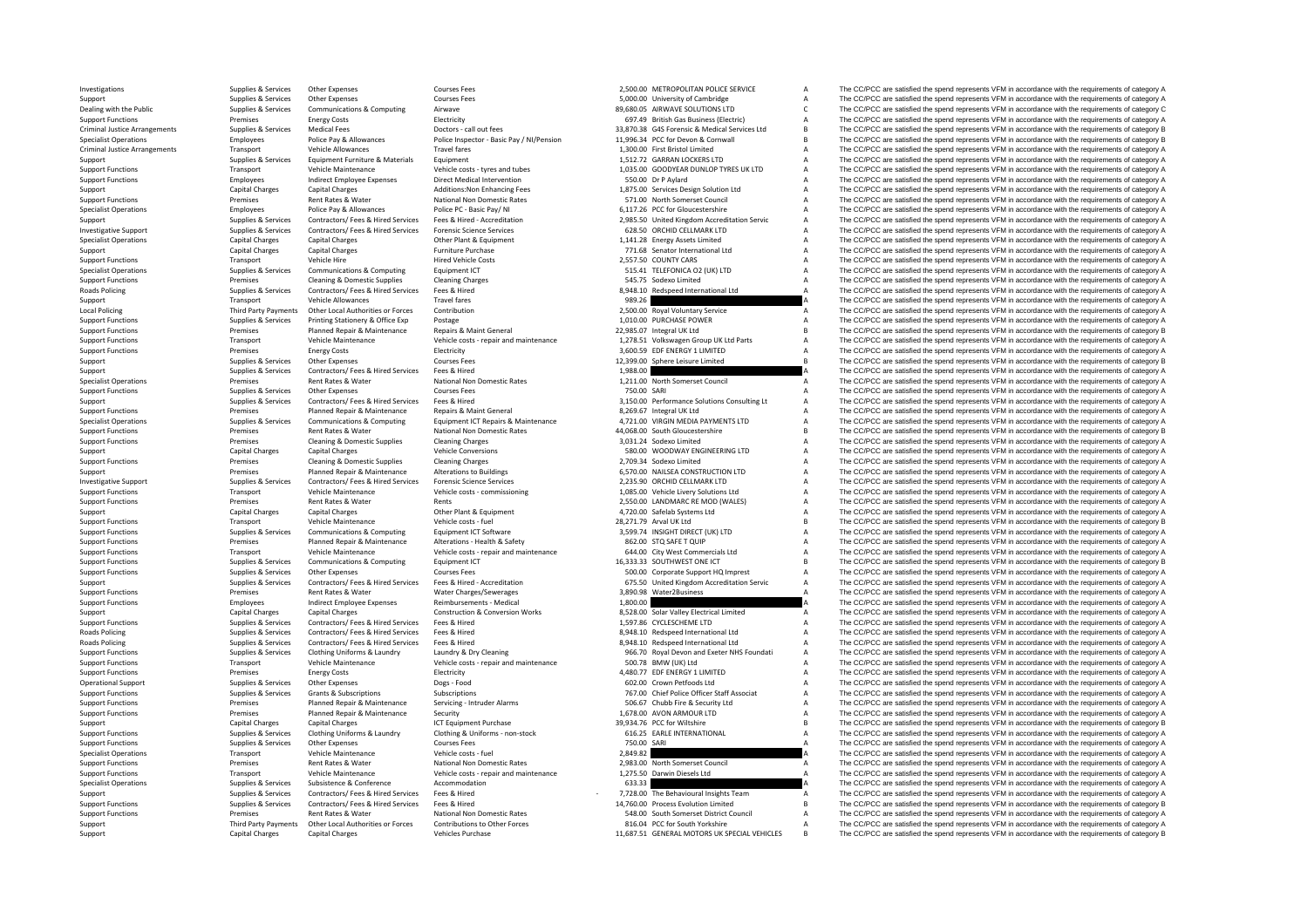Criminal JusticePCC Third Third Third Third Third Third Third Third Third Third Third Third Third Third Third Third Third Third **Roads Policing** 

Support Supplies & Services Other Expenses Courses Fees Courses Fees 3,995.00 DENISE NATHAN CONSULTANCY LTD A The CC/PCC are satisfied the spend represents VFM in accordance with the requirements of category A

Support Functions Supplies & Services Other Expenses Courses Fees Courses Fees 750.00 SARI A The CC/PCC are satisfied the spend represents VFM in accordance with the requirements of category A Investigations Supplies & Supplies & Supplies & Subsistence Accommodation Accommodation Accommodation Accommodation 7,494.94 Julian House A The CC/PCC are satisfied the spend represents VFM in accordance with the requireme Support Capital Charges Capital Charges Vehicle Conversions 580.00 WOODWAY ENGINEERING LTD A The CC/PCC are satisfied the spend represents VFM in accordance with the requirements of category A Support Functions Transport Vehicle Maintenance Vehicle Costs - fuel Vehicle Costs Fuel 25,545.94 Arval UK Ltd B The CC/PCC are satisfied the spend represents VFM in accordance with the requirements of category B Support C Support Capital Charges Capital Charges Capital Charges Construction & Conversion Works 133,594.64 Benson Bros (Bristol) Ltd C The CC/PCC are satisfied the spend represents VFM in accordance with the requirements of catego Investigative Support Support Support Support Support Support Support Support Support Support Support Supports Support Support Support Support Support Support Support Support Support Support Support Support Support Support Support Supplies & Services Equipment Furniture & Materials Equipment Operational 10,740.00 EDGAR BROTHERS B The CC/PCC are satisfied the spend represents VFM in accordance with the requirements of category B Vehicle Mater Transport Vehicle Maintenance Vehicle costs ‐ repair and maintenance 539.55 SJ Cook & Sons Ltd A The CC/PCC are satisfied the spend represents VFM in accordance with the requirements of category A Support Conserved and the Support Functions Supplies & Services Equipment Furniture & Materials Equipment Curriculars Company and the spend the spend represents VFM in accordance with the requirements of category A The CC/PCC are satisfied the spen Support Functions Employees Indirect Employee Expenses Reimbursements - Medical 900.00 A The CC/PCC are satisfied the spend represents VFM in accordance with the requirements of category A The CC/PCC are satisfied the spen Support Functions Premises Rent Rates & Water National Non Domestic Rates 43,589.00 Bath & North East Somerset B The CC/PCC are satisfied the spend represents VFM in accordance with the requirements of category B Investiga Investigative Support Supplies & Supplies & Services Other Expenses Courses Fees Courses Fees 1,000.00 Kent Police & Crime Commissioner A The CC/PCC are satisfied the spend represents VFM in accordance with the requirement Support Functions Supplies & Services Other Expenses Licences & Orders Licences Access 9,500.00 Socialsignin Limited A The CC/PCC are satisfied the spend represents VFM in accordance with the requirements of category A The Transport Vehicle Maintenance Vehicle costs ‐ repair and maintenance 1,851.98 WBC Automotive Limited A The CC/PCC are satisfied the spend represents VFM in accordance with the requirements of category A Investigative Support Support Support Support Support Support Support Support Support Support Support Support Support Support Support Support Support Support Support Support Support Support Support Support Functions (Permi Support Functions Premises Energy Costs Electricity Electricity Electricity 5,022.27 British Gas Business (Electricity A The CC/PCC are satisfied the spend represents VFM in accordance with the requirements of category A Support Capital Charges Capital Charges Additions:Non Enhancing Fees 2,951.69 Services Design Solution Ltd A The CC/PCC are satisfied the spend represents VFM in accordance with the requirements of category A Support Functions Transport Vehicle Maintenance Vehicle Costs - repair and maintenance 2,466.75 Clifford Thames Limited A The CC/PCC are satisfied the spend represents VFM in accordance with the requirements of category A Transport Supplies & Services Contractors/ Fees & Hired Services Forensic Science Services of 2,107.40 ORCHID CELLMARK LTD A The CC/PCC are satisfied the spend represents VFM in accordance with the requirements of category Support Functions Transport Vehicle Maintenance Vehicle Costs – tyres and tubes 2,174.62 GOODYEAR DUNLOP TYRES UK LTD A The CC/PCC are satisfied the spend represents VFM in accordance with the requirements of category A Su Support Functions Premises Planned Repair & Maintenance Servicing - Fire Alarm 2,943.00 Sovereign Fire & Security Ltd A The CC/PCC are satisfied the spend represents VFM in accordance with the requirements of category A Support Functions Employees Indirect Employee Expenses Direct Medical Intervention 6,733.15 CARE FIRST A The CC/PCC are satisfied the spend represents VFM in accordance with the requirements of category A Support Functions Support Functions Premises Rent Rates & Water Water Water Charges/Sewerages 1,365.71 Water2Business A The CC/PCC are satisfied the spend represents VFM in accordance with the requirements of category A Investigations Suppl Investigations Supplies & Services Professional Fees Professional Fees Professional Fees Professional Fees Professional Fees Professional Fees Professional Fees COMENT COUNCIL A The CC/PCC are satisfied the spend represent Premises Rent Rates & Water and hords Service Charge Care and the CAPCC are satisfied the soend represents VFM in accordance with the requirements of category A Disused Supplies & Services Printing Stationery & Office Exp Reprographics 2,188.44 Specialist Computer Centres A The CC/PCC are satisfied the spend represents VFM in accordance with the requirements of category A Investig Third Party Payments Other Local Authorities or Forces Agency Payments - OLAS 3,335.20 National Offender Managemengt Servi A The CC/PCC are satisfied the spend represents VFM in accordance with the requirements of category Police Superintendent - Basic Pay/ NI/ Pension 8,763.33 PCC for Willshire COMECA are satisfied the spend represents VFM in accordance with the requirements of category A<br>Vehicle costs - fuel in score and are a streament of Support Functions Transport Vehicle Maintenance Vehicle costs – fuel 29,213.30 Arval UK Ltd B The CC/PCC are satisfied the spend represents VFM in accordance with the requirements of category B<br>Support Functions Supplies & Supplies & Supplies & Supplies & Communications & Computing Equipment ICT Repairs & Maintenance 21,872.46 P & CC for West Yorkshire and The CC/PCC are satisfied the spend represents VFM in accordance with the requirements Functions Planned Repair & Maintenance Alterations to Buildings 6,840.00 TEMPLESTOCK LIMITED A The CC/PCC are satisfied the spend represents VFM in accordance with the requirements of category A<br>Supplies & Services Clothin A The CC/PCC are satisfied the spend represents VFM in accordance with the requirements of category A Party Payments Payments to Clients Grants ‐ Voluntary Orgs 58,323.00 Avon and Wiltshire Mental Health C The CC/PCC are satisfied the spend represents VFM in accordance with the requirements of category C Supplies & Services Printing Stationery & Office Exp Postage Principles and A The CC/PCC are satisfied the spend represents VFM in accordance with the requirements of category A Support Functions Premises Waste Disposal – Premises Waste Disposal – Premises Waste Disposal – Premises Waste Disposal – Premises 624.40 Perrys Recycling Ltd A The CC/PCC are satisfied the spend represents VFM in accordan Support Functions Supplies Services Other Expenses Courses Fees 1,200.00 PCC for Greater Manchester A The CC/PCC are satisfied the spend represents VFM in accordance with the requirements of category A Support Functions Support Functions Premises Energy Costs Electricity Electricity 4,279.88 EDF ENERGY 1 LIMITED A The CC/PCC are satisfied the spend represents VFM in accordance with the requirements of category A Support Premises Rent Rates & Water Rents Rents Rents Rents 820.84 Summervale Surgery A The CC/PCC are satisfied the spend represents VFM in accordance with the requirements of category A Support Functions Third Party Paym Support Functions Third Party Payments Other Agencies Contract Payment 23,250.00 Southwest One Unitary Charge B The CC/PCC are satisfied the spend represents VFM in accordance with the requirements of category B Vehicle Ma Support Functions Transport Vehicle Maintenance Vehicle Costs - repair and maintenance 3,486.81 BRUNEL FORD A The CC/PCC are satisfied the spend represents VFM in accordance with the requirements of category A Support Capital Charges Capital Charges Capital Charges Vehicles Purchase Vehicles Purchase 11,687.51 GENERAL MOTORS UK SPECIAL VEHICLES B The CC/PCC are satisfied the spend represents VFM in accordance with the requiremen Support Functions Transport Vehicle Maintenance Vehicle costs - repair and maintenance 1,771.30 Dick Lovett Ltd A The CC/PCC are satisfied the spend represents VFM in accordance with the requirements of category A Support Transport Vehicle Maintenance Vehicle costs ‐ repair and maintenance 725.12 CASTROL (UK) LTD A The CC/PCC are satisfied the spend represents VFM in accordance with the requirements of category A Supplies & Supplies & Subsistence Subsistence Subsistence Subsistence Subsistence Subsistence Subsistence Subsistence Subsistence Subsistence Subsistence Subsistence Subsistence Subsistence Subsistence Subsistence Subsiste Other Expenses Concernational Support Support Support Support Support Support Support Support Support Support Support Support Support Support Support Support Support Support Support Support Support Support Support Support component of the COPCC are stated and the component of the COPCC are stated and the component of the Support of the COPCC are stated the spend represents VFM in accordance with the requirements of category A<br>Support Premis Support Premises Cleaning & Domestic Supplies Cleaning Charges Cleaning Charges Support Support A The CC/PCC are satisfied the spend represents VFM in accordance with the requirements of category A Support Category A Suppo Support Capital Charges Capital Charges Furniture Purchase Furniture Purchase 3,026.00 BOF Group Ltd A The CC/PCC are satisfied the spend represents VFM in accordance with the requirements of category A Specialist Operatio Supplies & Services Communications & Computing Equipment ICT Repairs & Maintenance 1,600.00 Accounting Officer Home Office A The CC/PCC are satisfied the spend represents VFM in accordance with the requirements of category Support Functions Support Functions (Support Functions Support Functions of Control of the Security A The CC/PCC are satisfied the spend represents VFM in accordance with the requirements of category A 1,056.23 Sovereign F Support Functions Premises Planned Repair & Maintenance CCTV 1,056.23 Sovereign Fire & Security Ltd A The CC/PCC are satisfied the spend represents VFM in accordance with the requirements of category A Support Functions Su Support Functions Supplies Aservices Catering Catering Catering Catering Catering Catering Catering Catering Catering Catering Support Function A The CC/PCC are satisfied the spend represents VFM in accordance with the req Specialist Operations Supplies & Subsistence Subsistence Accommodation Accommodation accommodation and the CONFERENCE ACCREDITY CONFERENCE ACCREDITY OF THE CONFERENCE ACCREDITY OF THE CONFERENCE ACCREDITY OF THE CONFERENCE Sunnort Functions Sunniles & Services Foujument Furniture & Materials Foujument Renairs & Maintenance 769.18 Walker Fire UK Itd The CC/PCC are satisfied the spend represents VFM in accordance with the requirements of categ Support Functions with the requirements of category of the Disposal Premises Waste Disposal – Premises 900.00 Perrys Recycling Ltd A The CC/PCC are satisfied the spend represents VFM in accordance with the requirements of Analyse Employees Police Staff Pay & Allowances Staffing Agency Staffing Agency 7,067.59 Matrix SCM Ltd A The CC/PCC are satisfied the spend represents VFM in accordance with the requirements of category A Support Function Support Functions Supplies & Supplies & Services Communications & Computing Equipment ICT Software 12,277.02 INSIGHT DIRECT (UK) LTD B The CC/PCC are satisfied the spend represents VFM in accordance with the requirements o Support Capital Charges Capital Charges Vehicles Purchase 15,419.60 FORD MOTOR COLTD B The CC/PCC are satisfied the spend represents VFM in accordance with the requirements of category B Vehicles Purchase Vehicles Purchase Support Supplies & Services Other Expenses Legal Fees 3rd Party 2,349.00 2,349.00 A The CC/PCC are satisfied the spend represents VFM in accordance with the requirements of category A Support Ferry Communications & Communi Support Functions Supplies & Services Communications & Computing Equipment ICT Software 24,180.58 INSIGHT DIRECT (UK) LTD B The CC/PCC are satisfied the spend represents VFM in accordance with the requirements of category Supplies & Services Equipment Furniture & Materials Publications including books and the Support Functions and The CC/PCC are satisfied the spend represents VFM in accordance with the requirements of category A<br>Support Pre Support Premises Rent Rates & Water Rents Rents Rents 33,721.75 NATIONAL CAR PARKS LTD B The CC/PCC are satisfied the spend represents VFM in accordance with the requirements of category B Support Functions Supplies & Services Equipment Furniture & Materials Equipment Operational equipment Operational 1,950.00 Primetake Ltd A The CC/PCC are satisfied the spend represents VFM in accordance with the requiremen Support Premises Rent Rates & Water National Non Domestic Rates 781.00 South Gloucestershire A The CC/PCC are satisfied the spend represents VFM in accordance with the requirements of category A Specialist Operations Premi Specialist Operations Premises Cleaning A The CC/PCC are satisfied the spend represents VFM in accordance with the requirements of category A The CC/PCC are satisfied the spend represents VFM in accordance with the require Third Party Payments Other Local Authorities or Forces Safeguarding Boards Contribution 3,000.00 SOMERSET COUNTY COUNCIL A The CC/PCC are satisfied the spend represents VFM in accordance with the requirements of category A Support Functions Premises Cleaning & Domestic Supplies Cleaning Charges Cleaning Charges Cleaning Charges Cleaning Charges Cleaning Charges 1,815.17 Sodexo Limited A The CC/PCC are satisfied the spend represents VFM in ac Support Capital Charges Capital Charges Vehicle Conversions Vehicle Conversions 580.00 WOODWAY ENGINEERING LTD A The CC/PCC are satisfied the spend represents VFM in accordance with the requirements of category A Support Premises Energy Costs Gas Gas Gas Gas Content Category A 1,154.22 CORONA ENERGY RETAIL 4 LTD A The CC/PCC are satisfied the spend represents VFM in accordance with the requirements of category A Support Transport V Support Functions Transport Vehicle Maintenance Vehicle costs - tyres and tubes 609.90 GOODYEAR DUNLOP TYRES UK LTD A The CC/PCC are satisfied the spend represents VFM in accordance with the requirements of category A Support Functions Premises Rent Rates & Water National Non Domestic Rates 850.00 Bristol City Council A The CC/PCC are satisfied the spend represents VFM in accordance with the requirements of category A<br>Support Functions Support Functions Premises Planned Repair & Maintenance Planned Maint - Electrical 1,061.24 Sovereign Fire & Security Ltd A The CC/PCC are satisfied the spend represents VFM in accordance with the requirements of category Support Functions Supplies & Services Professional Fees Professional Fees Professional Fees Professional Fees Professional Fees Professional Fees Professional Fees Professional Fees Professional Fees Professional Fees New Support Functions Capital Charges Capital Charges Construction & Conversion Works 4,900.00 Romac Building Contractors Ltd A The CC/PCC are satisfied the spend represents VFM in accordance with the requirements of category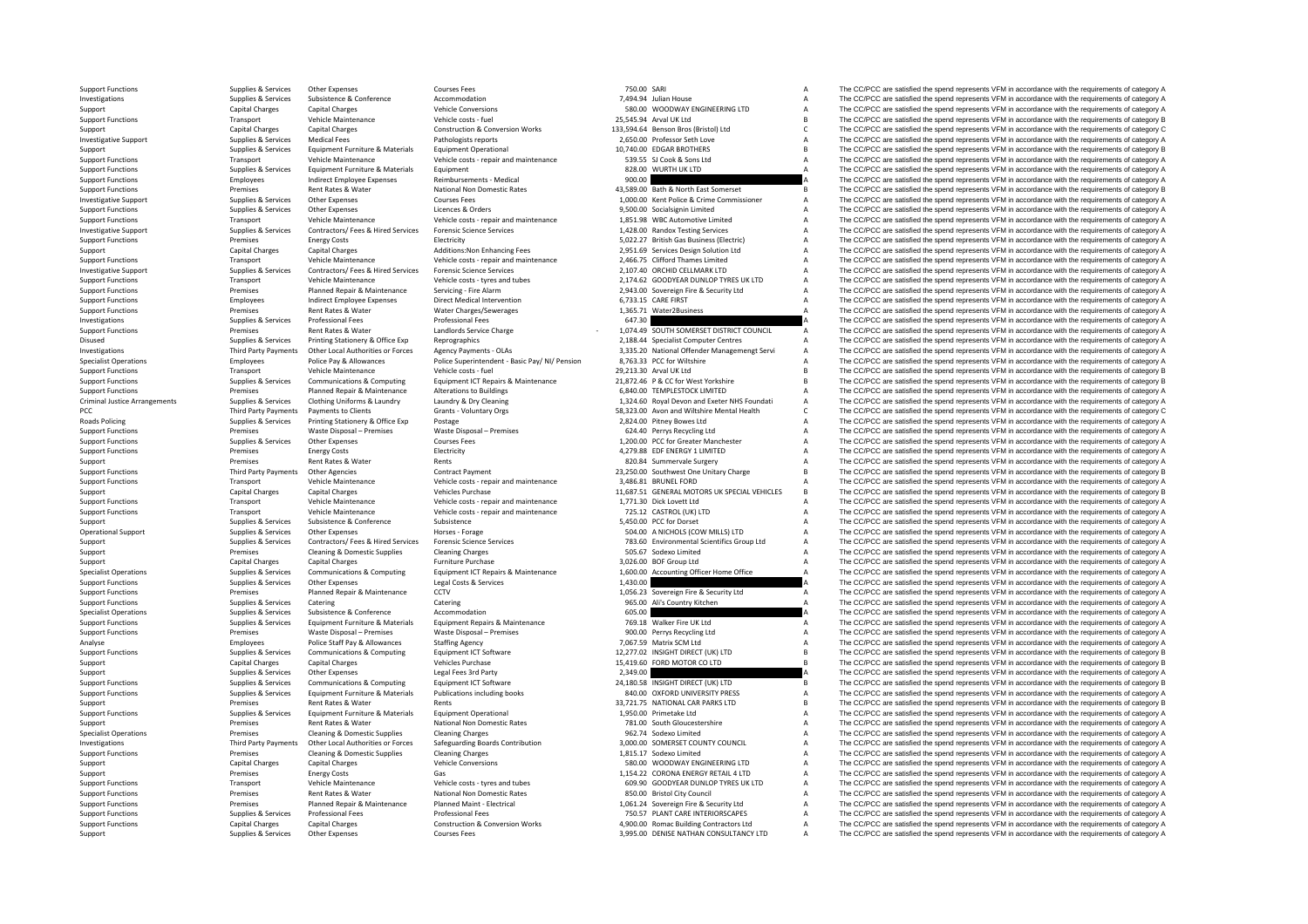Disused Premises Rent**Local Policing** PCC **Third Party Payments** Criminal JusticeCriminal Justice

Rates &

Support Capital Charges Capital Charges Capital Charges Construction & Conversion Works 2,396.83 STATIC SYSTEMS GROUP PLC A The CC/PCC are satisfied the spend represents VFM in accordance with the requirements of category Support Functions Transport Vehicle Maintenance Vehicle costs – tyres and tubes 763.84 GOODYEAR DUNLOP TYRES UK LTD A The CC/PCC are satisfied the spend represents VFM in accordance with the requirements of category A Cate Analyse Capital Financing External Interest Debt Charges Interest Debt Charges Loan Board C The CC/PCC are satisfied the spend represents VFM in accordance with the sequirements of category C Debt Category C The CC/PCC are Support Functions Transport Vehicle Maintenance Vehicle Costs – tyres and tubes 565.00 GOODYEAR DUNLOP TYRES UK LTD A The CC/PCC are satisfied the spend represents VFM in accordance with the requirements of category B<br>Supp Support Functions Premises Assembly Premises Rent Rates Assembly The CC/PCC are satisfied the spend represents VFM in accordance with the requirements of category B The CC/PCC are satisfied the spend represents VFM in acco Rents 1,485.00 Southmead Development Trust Ltd A The CC/PCC are satisfied the spend represents VFM in accordance with the requirements of category A Support Functions Supplies & Services Communications Support Communications and the COPC are support ICT Software Learner Ltd B The CC/PCC are satisfied the spend represents VFM in accordance with the requirements of categ Support Capital Charges Capital Charges Other Plant & Equipment 695.00 Solmedia Ltd T/A Severn Sales A The CC/PCC are satisfied the spend represents VFM in accordance with the requirements of category A Support Functions Supplies & Services Other Expenses Legal Costs & Services Legal Costs & Services Legal Costs & Services 13,944.00 B The CC/PCC are satisfied the spend represents VFM in accordance with the requirements of Support Functions Premises Cleaning & Domestic Supplies Cleaning Charges Cleaning Charges 625.25 Sodexo Limited A The CC/PCC are satisfied the spend represents VFM in accordance with the requirements of category A Investigations Supplies Services Professional Fees Professional Fees 1,350.00 Bristol Spine Surgery Limited A The CC/PCC are satisfied the spend represents VFM in accordance with the requirements of category A Support Functions Premises Rent Rates & Water Water Water Charges/Sewerages 1,483.02 Water2Business A The CC/PCC are satisfied the spend represents VFM in accordance with the requirements of category A Support Functions Tr Transport Vehicle Maintenance Vehicle Costs - repair and maintenance 1.198.81 Volkswagen Group UK Ltd Parts A The CC/PCC are satisfied the spend represents VFM in accordance with the requirements of category A Contract Par Support Third Payment May a third Payment Agencies Contract Payment Contract Payment Contract Payment Contract Payment Contract Payment Contract Payment Contract Payment Contract Payment Agencies Contract Payment Contract Support Functions Supplies & Supplies & Supplies Communications & Computing Equipment ICT Software 2,100.00 Recipero Ltd A The CC/PCC are satisfied the spend represents VFM in accordance with the requirements of category A Support Capital Charges Capital Charges Vehicles Purchase 15,419.60 FORD MOTOR CO LTD B The CC/PCC are satisfied the spend represents VFM in accordance with the requirements of category B Specialist Operations Supplies & Services Equipment Furniture & Materials Equipment 2000 2,539.58 C J FREEMAN & CO LTD A The CC/PCC are satisfied the spend represents VFM in accordance with the requirements of category A Support Capital Charges Capital Charges Capital Charges ICT Equipment Purchase 1,119.20 STONE COMPUTERS LTD A The CC/PCC are satisfied the spend represents VFM in accordance with the requirements of category A Support Furc Support Functions Support Functions Computing Equipment ICT Repairs & Maintenance 6,376.00 SAP (UK) LTD A The CC/PCC are satisfied the spend represents VFM in accordance with the requirements of category A 15,440.48 Integr Support Functions Premises Planned Repair & Maintenance Repairs & Maint General 15,440.48 Integral UK Ltd B The CC/PCC are satisfied the spend represents VFM in accordance with the requirements of category B Support Functi Support Functions Premises Rent Rates & Water Rents Rents Rents Rents And Rents 4,219.50 SOUTH SOMERSET DISTRICT COUNCIL A The CC/PCC are satisfied the spend represents VFM in accordance with the requirements of category A Support Functions Premises Rent Rates & Water Mational Non Domestic Rates Sacks and the Sacks and the COME of The CC/PCC are satisfied the spend represents VFM in accordance with the requirements of category A Support Func Support Functions Premises Rent Rates & Water National Non Domestic Rates Sachinal Non Domestic Rates Support Council A The CC/PCC are satisfied the spend represents VFM in accordance with the requirements of category A In Investigative Support Supplies & Services Contractors/ Fees & Hired Services Forensic Science Services 2,235.90 ‐ ORCHID CELLMARK LTD <sup>A</sup> The CC/PCC are satisfied the spend represents VFM in accordance with the requirements of category A Premises Rent Rates & Water Hire of Accommodation 5,700.00 ASPA POLICE FEDERATION A The CC/PCC are satisfied the spend represents VFM in accordance with the requirements of category A Support Functions Premises Planned Repair & Maintenance Servicing - Intruder Alarms 507.03 Chubb Fire & Security Ltd A The CC/PCC are satisfied the spend represents VFM in accordance with the requirements of category A Spe Specialist Operations Supplies & Services Professional Fees Professional Fees Professional Fees Professional Fees Professional Fees Professional Fees Professional Fees Professional Fees Professional Fees And the Security V Support Functions Control Control Control Control Control Control Control Control Control Control Control Control Control Control Control Control Control Control Control Control Control Control Control Control Control Cont Operational Support Support Support Support Other Expenses Property Helicopter charge 270,000 P & CC for West Yorkshire C The CC/PCC are satisfied the spend represents VFM in accordance with the requirements of category C Local Policing Supplies Policing Supplies Supplies Supplies Other Expenses Publicity & Promotions Publicity & Promotions 608.00 SUREPRINT A The CC/PCC are satisfied the spend represents VFM in accordance with the requireme Support Functions Premises Club Cleaning A The CC/PCC are satisfied the spend represents VFM in accordance with the requirements of category A The CripCC are satisfied the spend represents VFM in accordance with the requir Payments to Clients Cramics Cramics of Cramics of Cramics of Cramics Cramics Cramics Cramics Cramics Cramics Cramics Cramics A The CC/PCC are satisfied the spend represents VFM in accordance with the requirements of catego Support Premises Energy Costs Energy Costs Electricity Electricity and the Support Energy Costs Electricity and the requirements of category A The CC/PCC are satisfied the spend represents VFM in accordance with the requir Support Capital Charges Capital Charges Vehicle Conversions SRO.00 WOODWAY ENGINEERING LTD A The CC/PCC are satisfied the spend represents VFM in accordance with the requirements of category A Support Functions Premises Cleaning & Domestic Supplies Cleaning Charges Cleaning Charges 2,428.98 Sodexo Limited A The CC/PCC are satisfied the spend represents VFM in accordance with the requirements of category A Investigations Supplies Services Contractors/ Fees & Hired Services Fees & Hired 8,000.00 Elliptic Enterprises Ltd A The CC/PCC are satisfied the spend represents VFM in accordance with the requirements of category A Support Functions Premises Unplanned Repair & Maintenance Responsive Maint - Roofs 962.89 DRA Maintenance Ltd A The CC/PCC are satisfied the spend represents VFM in accordance with the requirements of category A Support Pr Support Premises Cleaning & Domestic Supplies Cleaning Charges Cleaning Charges 918.08 Sodexo Limited A The CC/PCC are satisfied the spend represents VFM in accordance with the requirements of category A Arrangements of the Companies of Maintenance of dogs/cats Maintenance of dogs/cats 737.50 Overhill Kennels & Exports A The CC/PCC are satisfied the spend represents VFM in accordance with the requirements of category A Ele Support Functions Premises Energy Costs Energy Costs Electricity and the Support of the Support Energy Costs Energy Costs Energy Are are satisfied the spend represents VFM in accordance with the requirements of category B Support Premises Rent Rates & Water Hire of Accommodation Hire of Accommodation 1,169.44 Livewire A The CC/PCC are satisfied the spend represents VFM in accordance with the requirements of category A Support Functions Supplies & Supplies & Services Communications & Computing Equipment ICT Software Equipment ICT Software 5,500.00 CACI LTD A The CC/PCC are satisfied the spend represents VFM in accordance with the require Support Functions Supplies & Services Contractors/ Fees & Hired Services Fees & Hired Hired Pees & Hired Services Fees & Hired Pees & Hired Pees & Hired 2,498.33 CYCLESCHEME LTD A The CC/PCC are satisfied the spend represe Transport Vehicle Maintenance Vehicle costs - repair and maintenance 553.59 Dick Lovett Ltd A The CC/PCC are satisfied the spend represents VFM in accordance with the requirements of category A Supplies & Services Communic Support Functions Supplies & Supplies & Supplies Communications & Computing Telephone Calls Computing Telephone Calls 1,399.55 Vodafone A The CC/PCC are satisfied the spend represents VFM in accordance with the requirement Support Functions Supplies & Services Clothing Uniforms & Laundry Clothing & Uniforms - Issues 5,900.00 Ioma Cothing Company Ltd A The CC/PCC are satisfied the spend represents VFM in accordance with the requirements of ca Transport Vehicle Maintenance Vehicle costs - repair and maintenance 575.70 TrustFirstParts A The CC/PCC are satisfied the spend represents VFM in accordance with the requirements of category A Support Functions Supplies & Services Other Expenses Courses Fees Courses Courses Fees 1,000.00 Lip Service Consultancy A The CC/PCC are satisfied the spend represents VFM in accordance with the requirements of category A Support Functions Subscriptions Subscriptions and the Subscriptions Subscriptions Subscriptions Correct Communications 767.00 Chief Police Officer Staff Associat A The CC/PCC are satisfied the spend represents VFM in accor Support Functions Premises Cleaning & Domestic Supplies Cleaning Charges Cleaning Charges 5,623.18 Sodexo Limited A The CC/PCC are satisfied the spend represents VFM in accordance with the requirements of category A Support Functions Premises Cleaning & Domestic Supplies Cleaning Charges Cleaning Charges 2,477.37 Sodexo Limited A The CC/PCC are satisfied the spend represents VFM in accordance with the requirements of category A Direct Investigations Supplies & Services Professional Fees Professional Fees Professional Fees 920.00 Dr Neil Daniel Lloyd-Jones A The CC/PCC are satisfied the spend represents VFM in accordance with the requirements of category Support Functions Premises Rent Rates & Water National Non Domestic Rates 1,305.00 Mendip District Council A The CC/PCC are satisfied the spend represents VFM in accordance with the requirements of category A The Creation Support Functions Transport Vehicle Maintenance Vehicle Costs - repair and maintenance 2,355.41 SJ Cook & Sons Ltd A The CC/PCC are satisfied the spend represents VFM in accordance with the requirements of category A Suppo Support Supplies & Services Equipment Furniture & Materials Equipment Support Support Support Support Support Support A The CC/PCC are satisfied the spend represents VFM in accordance with the requirements of category A Support Functions Premises Planned Repair & Maintenance Servicing - Mechanical Plant 7,059.33 Integral UK Ltd A The CC/PCC are satisfied the spend represents VFM in accordance with the requirements of category A Operationa Operational Support Supplies & Supplies & Services Subsistence & Conference Conference Conference & Meeting Expenses 1,076.00 Somerset County Cricket Club Ltd A The CC/PCC are satisfied the spend represents VFM in accordan Supplies & Services Communications & Computing Equipment ICT Repairs & Maintenance 9,725.00 VIRGIN MEDIA PAYMENTS LTD A The CC/PCC are satisfied the spend represents VFM in accordance with the requirements of category A Capital Financing External Interest Debt Charges - Interest 110,500.00 Public Works Loan Board C The CC/PCC are satisfied the spend represents VFM in accordance with the requirements of category C Support Functions Supplies & Services Professional Fees Professional Fees Professional Fees Professional Fees Professional Fees 1,546.00 A The CC/PCC are satisfied the spend represents VFM in accordance with the requiremen The CC/PCC are satisfied the spend represents VFM in accordance with the requirements of category A Analyse Supplies & Services Professional Fees Professional Fees Professional Fees Professional Fees Professional Fees Professional Fees 1,741.78 West Somerset Council A The CC/PCC are satisfied the spend represents VFM in Support Functions Premises Waste Disposal – Premises Waste Disposal – Premises Premises Support Functions and Recovery UK Ltd A The CC/PCC are satisfied the spend represents VFM in accordance with the requirements of categ The CC/PCC are satisfied the spend represents VFM in accordance with the requirements of category A Support Capital Charges Capital Charges Furniture Purchase 771.68 Senator International Ltd A The CC/PCC are satisfied the spend represents VFM in accordance with the requirements of category A Support Functions Supplies & Services Grants & Subscriptions Subscriptions Subscriptions Subscriptions Subscriptions and A The CC/PCC are satisfied the spend represents VFM in accordance with the requirements of category A Third Party Payments Other Local Authorities or Forces Contribution Changed Computer TA 2560.97 PCC for Devon & Commuall C The CC/PCC are satisfied the spend represents VFM in accordance with the requirements of category C Support Functions Premises Rent Rates & Water Rents Rents Rents Rents and the Support Premises Rent Rates Rent Rents Rents Rents Rents 1,950.00 North Somerset Council A The CC/PCC are satisfied the spend represents VFM in Support Functions Premises Unplanned Repair & Maintenance Responsive Maint - Ext Works 6,580.00 NAILSEA CONSTRUCTION LTD A The CC/PCC are satisfied the spend represents VFM in accordance with the requirements of category A Support Premises Planned Repair & Maintenance Alterations to Buildings 745.00 Solar Valley Electrical Limited A The CC/PCC are satisfied the spend represents VFM in accordance with the requirements of category A Support Fu Support Functions Premises Rent Rates & Water National Non Domestic Rates 1,433.00 South Gloucestershire A The CC/PCC are satisfied the spend represents VFM in accordance with the requirements of category A Support A Suppo Support Supplies & Services Communications & Computing Equipment ICT 15,186.33 BRITISH TELECOMMUNICATIONS PLC B The CC/PCC are satisfied the spend represents VFM in accordance with the requirements of category B Support Capital Charges Capital Charges Vehicle Conversions 3,995.00 TGS (UK) Ltd TGS Group A The CC/PCC are satisfied the spend represents VFM in accordance with the requirements of category A Supplies & Services Clothing Uniforms & Laundry Laundry & Dry Cleaning Mayol David A 1,030.00 Royal Devon and Exeter NHS Foundati A The CC/PCC are satisfied the spend represents VFM in accordance with the requirements of c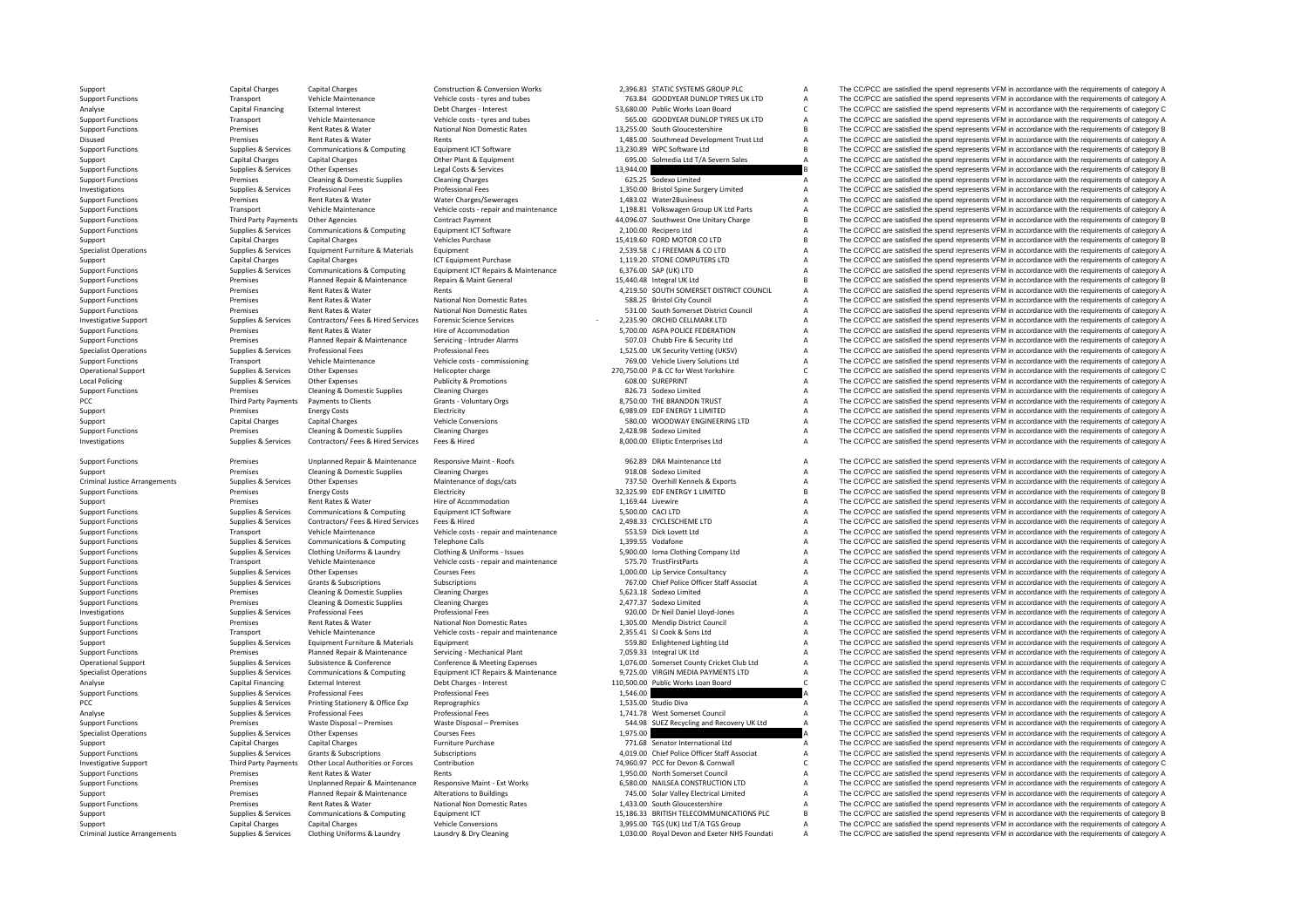Criminal JusticeRoads Policing Premises**PCC Third Party Payments** Criminal Justice**Roads Policing** 

|           | 11,687.51 GENERAL MOTORS UK SPECIAL VEHICLES                        | B      |
|-----------|---------------------------------------------------------------------|--------|
| 1,724.00  | Bath & North East Somerset                                          | A      |
|           | 46,118.42 Swanswell Charitable Trust                                | B      |
| 853.00    | United Kingdom Accreditation Servic                                 | A      |
|           | 1,357.92 Sodexo Limited                                             | A<br>A |
| 1,200.96  | 8,948.10 Redspeed International Ltd                                 | A      |
| 864.57    | Water2Business                                                      | A      |
| 502.18    | TrustFirstParts                                                     | A      |
| 1,300.00  | 1Spatial Group Ltd                                                  | A      |
| 675.00    |                                                                     | A      |
|           | 2,775.00 North Somerset Council                                     | A      |
|           | 1,344.00 North Somerset Council                                     | A      |
|           | 811.50 ASPA POLICE FEDERATION                                       | A      |
| 2,202.00  | Bath & North East Somerset                                          | A      |
| 564.38    | <b>Westerly Bridgwater</b>                                          | Α      |
|           | 4,019.00 Chief Police Officer Staff Associat                        | A      |
|           | 13,467.00 SOUTHWEST ONE ICT                                         | B      |
|           | 890,967.40 Blue Light Partnership                                   | C      |
| 2,193.27  | CYCLESCHEME LTD                                                     | A      |
|           | 1,991.90 STATIC SYSTEMS GROUP PLC                                   | A      |
|           | 4,056.71 NPOWER                                                     | A<br>A |
|           | 1,287.00 AVON ARMOUR LTD<br>2,548.00 Vehicle Livery Solutions Ltd   | A      |
|           | 1,915.82 PCC for Greater Manchester                                 | A      |
|           | 2,000.00 HECKLER & KOCH GB NSAF LIMITED                             | A      |
|           | 4,095.52 SOUTHWEST ONE ICT                                          | A      |
| 886.46    |                                                                     | A      |
| 940.00    | Summervale Surgery                                                  | A      |
|           | 787.92 CORONA ENERGY RETAIL 4 LTD                                   | A      |
| 519.60    | Vodafone Corporate Limited                                          | A      |
|           | 1,106.53 Cablecom Networking Ltd                                    | A      |
|           | 589.20 CASTROL (UK) LTD                                             | A      |
| 1,112.00  | <b>Digital Energy Limited</b>                                       | A      |
| 889.55    | Sovereign Fire & Security Ltd                                       | A      |
|           | 24,747.75 Victim Support                                            | B      |
|           | 1,056.60 3M United Kingdom PLC                                      | A      |
|           | 976.00 First Bristol Limited                                        | A      |
|           | 1,972.00 Endpoint. Projects Ltd<br>1,208.50 Mendip District Council | A<br>A |
|           | 766.60 British Gas Business (Electric)                              | A      |
|           | 733.00 Good Riddance Pest Control Ltd                               | A      |
|           | 503.56 DRA Maintenance Ltd                                          | A      |
|           | 70,798.00 Southwest One Unitary Charge                              | C      |
| 1,326.00  | H C SLINGSBY PLC                                                    | A      |
|           | 815.71 CORONA ENERGY RETAIL 4 LTD                                   | A      |
| 700.00    | Mary Newton Forensic Consulting                                     | A      |
| 720.00    |                                                                     | A      |
| 1.200.00  | Cotswold Aero Maintenance Ltd                                       | A      |
|           | 1,464.00 DRA Maintenance Ltd                                        | A      |
| 2,266.25  |                                                                     | A      |
| 8,250.00  |                                                                     | A      |
|           | 535.50 A NICHOLS (COW MILLS) LTD                                    | A      |
|           | 6,415.12 ROYAL MAIL GROUP LTD<br>522.00 MASS SPEC ANALYTICAL LTD    | A<br>A |
|           | 1,849.00 Vimpex Ltd                                                 | A      |
|           | 578.76 Senator International Ltd                                    | A      |
| 875.50    | NAILSEA CONSTRUCTION LTD                                            | A      |
| 1,368.75  | W A Products (UK) LTD                                               | A      |
| 18,442.00 | North Somerset Council                                              | B      |
| 6,333.52  | PCC for Devon & Cornwall                                            | A      |
| 1,656.79  | SJ Cook & Sons Ltd                                                  | A      |
| 46,368.00 | The Behavioural Insights Team                                       | B      |
|           | 3,001.09 PCC for Hampshire                                          | A      |
| 640.00    |                                                                     | A      |
|           | 700.00 Softcat Limited                                              | A      |
|           | 4,756.00 Data Pro                                                   | A      |
|           | 9,997.44 Custom Group Ltd                                           | А      |
|           | 529.64 BMW (UK) Ltd                                                 | A      |
|           | 1,945.16 Integral UK Ltd                                            | A<br>A |
|           | 4,727.60 Integral UK Ltd                                            | A      |
|           | 6,058.36 Bristol City Council                                       |        |

Support Capital Charges Capital Charges Vehicles Purchase Vehicles Purchase 11,687.51 GENERAL MOTORS UK SPECIAL VEHICLES B The CC/PCC are satisfied the spend represents VFM in accordance with the requirements of category B Support Functions Premises Rent Rates & Water National Non Domestic Rates 1,724.00 Bath & North East Somerset A The CC/PCC are satisfied the spend represents VFM in accordance with the requirements of category A Third Party Payments Payments to Clients<br>
Grants Violuntary Orgs Grants-Voluntary Orgs 46,118.42 Swanswell Charitable Trust B The CC/PCC are satisfied the spend represents VFM in accordance with the requirements of categor Supplies & Services Contractors/ Fees & Hired Services Fees & Hired Accreditation Manus and a metal and the discussion of the CC/PCC are satisfied the spend represents VFM in accordance with the requirements of category A<br> Examises Cleaning & Domestic Supplies Cleaning Charges Cleaning Charges and the Support of the COMEC are satisfied the spend represents VFM in accordance with the requirements of category A Supplies Cleaning A The CC/PCC a Policing Supplies Asservices Contractors Contractors Contractors Contractors Fees & Hired Services Contractors A The CC/PCC are satisfied the spend represents VFM in accordance with the requirements of category A Support Premises Rent Rates & Water Water Charges/Sewerages A The CC/PCC are satisfied the spend represents VFM in accordance with the requirements of category A The CC/PCC are satisfied the spend represents VFM in accorda Analyse Supplies & Services Professional Fees Professional Fees 864.57 A The CC/PCC are satisfied the spend represents VFM in accordance with the requirements of category A Support Functions Transport Vehicle Maintenance Vehicle costs - repair and maintenance Vehicle costs - repair and maintenance of the SC/PCC are satisfied the spend represents VFM in accordance with the requirements of cate Support Functions Supplies & Services Contractors/ Fees & Hired Services Fees & Hired 1,300.00 1Spatial Group Ltd A The CC/PCC are satisfied the spend represents VFM in accordance with the requirements of category A Servic Support Functions Supplies & Services Other Expenses Legal Costs & Services Legal Costs Correct Costs Correct Costs COST COSTS CONTINUES CONTINUES A The CC/PCC are satisfied the spend represents VFM in accordance with the Support Functions Premises Rent Rates & Water Machines Landlords Service Charge 2,775.00 North Somerset Council A The CC/PCC are satisfied the spend represents VFM in accordance with the requirements of category A Support Support Functions Premises Rent Rates & Water National Non Domestic Rates 1,344.00 North Somerset Council A The CC/PCC are satisfied the spend represents VFM in accordance with the requirements of category A Support Functi Supplies & Services Subsistence Supportence Hospitality and Hospitality and Hospitality and the Support of the CONFERATION A The CC/PCC are satisfied the spend represents VFM in accordance with the requirements of category Support Functions Premises Rent Rates & Water National Non Domestic Rates 2,202.00 Bath & North East Somerset A The CC/PCC are satisfied the spend represents VFM in accordance with the requirements of category A Support Functions Transport Vehicle Maintenance Vehicle Costs - repair and maintenance 564.38 Westerly Bridgwater A The CC/PCC are satisfied the spend represents VFM in accordance with the requirements of category A Suppor Support Functions Supplies & Services Grants & Subscriptions Subscriptions Subscriptions Subscriptions Subscriptions A A The CC/PCC are satisfied the spend represents VFM in accordance with the requirements of category A Support Functions Supplies Services Communications & Computing Equipment ICT 13,467.00 SOUTHWEST ONE ICT R The CC/PCC are satisfied the spend represents VFM in accordance with the requirements of category B Premises Energy Costs Gas Gas Gas Gas Control and the COST Supplements of category C The CC/PCC are satisfied the spend represents VFM in accordance with the requirements of category C<br>Contractors/ Fees & Hired Services Fe Support Functions Supplies & Services Contractors/ Fees & Hired Services Fees & Hired Services Fees & Hired Services Fees & Hired Services Fees & Hired Services Fees & Hired 2,193.27 CYCLESCHEME LTD A The CC/PCC are satisf Support Capital Charges Capital Charges Capital Charges Construction & Conversion Works 1,991.90 STATIC SYSTEMS GROUP PLC A The CC/PCC are satisfied the spend represents VFM in accordance with the requirements of category Support Functions Fremises Energy Costs Gas Gas Gas 4,056.71 NPOWER A The CC/PCC are satisfied the spend represents VFM in accordance with the requirements of category A Support Capital Charges Capital Charges Capital Charges Construction & Conversion Works 1,287.00 AVON ARMOUR LTD A The CC/PCC are satisfied the spend represents VFM in accordance with the requirements of category A Support Transport Vehicle Maintenance Vehicle costs – commissioning 2,548.00 Vehicle Livery Solutions Ltd A The CC/PCC are satisfied the spend represents VFM in accordance with the requirements of category A Third Party Party Part Third Party Payments Other Local Authorities or Forces Contributions to Other Forces 1.915.82 PCC for Greater Manchester A The CC/PCC are satisfied the spend represents VFM in accordance with the requirements of category A Supplies & Services Equipment Furniture & Materials Equipment Cleaning & Materials and a concercible and the COPCC are satisfied the spend represents VFM in accordance with the requirements of category A<br>
Support Functions Support Functions Capital Charges Capital Charges Capital Charges ICT Equipment Purchase ICT Equipment Purchase 4,095.52 SOUTHWEST ONE ICT A The CC/PCC are satisfied the spend represents VFM in accordance with the requirem Support Support Support Equipment Equipment Category A Support of the CO/PCC are satisfied the spend represents VFM in accordance with the requirements of category A The CO/PCC are satisfied the spend represents VFM in acc Support Premises Planned Repair & Maintenance Intruder Alarms 940.00 Summervale Surgery A The CC/PCC are satisfied the spend represents VFM in accordance with the requirements of category A Support Functions Surgery A The Support Functions Premises Energy Costs Gas Costs Gas Costs Gas Costs Gas 787.92 CORONA ENERGY RETAIL 4 LTD A The CC/PCC are satisfied the spend represents VFM in accordance with the requirements of category A represents V Supplies & Services Grants & Subscriptions Subscriptions Subscriptions Subscriptions Subscriptions Subscriptions Subscriptions Subscriptions Subscriptions Subscriptions Subscriptions Subscriptions Subscriptions and the CC/ Support Capital Charges Capital Charges Capital Charges Construction & Conversion Works 1,106.53 Cablecom Networking Ltd A The CC/PCC are satisfied the spend represents VFM in accordance with the requirements of category A Support Functions Transport Vehicle Maintenance Vehicle costs – repair and maintenance 589.20 CASTROL (UK) LTD A The CC/PCC are satisfied the spend represents VFM in accordance with the requirements of category A Support F Supporters Communications & Computing Equipment ICT Software 1,112.00 Digital Energy Limited A The CC/PCC are satisfied the spend represents VFM in accordance with the requirements of category A Support Functions Premises Planned Repair & Maintenance Fire Alarms 889.55 Sovereign Fire & Security Ltd A The CC/PCC are satisfied the spend represents VFM in accordance with the requirements of category A The CC/PC are s Payments to Clients Grants - Voluntary Orgs 24,247.75 Victim Support B The CC/PCC are satisfied the spend represents VFM in accordance with the requirements of category B Analyse Supplies Supplies Analyse Supplies Analyse Supplies & Services Medical Fees Rehabilitation 1,056.60 3M United Kingdom PLC A The CC/PCC are satisfied the spend represents VFM in accordance with the requirements of c Transport Vehicle Allowances Travel fares Travel fares Travel fares and the SCO, First Bristol Limited A The CC/PCC are satisfied the spend represents VFM in accordance with the requirements of category A Supporter the Sup Support Functions Support Support Support Support Communications & Computing Equip CT - Telephones/pagers 1.972.00 Endpoint. Projects Ltd A The CC/PCC are satisfied the spend represents VFM in accordance with the requireme Support Functions Premises Rent Rates & Water National Non Domestic Rates 1,208.50 Mendip District Council A The CC/PCC are satisfied the spend represents VFM in accordance with the requirements of category A Support Functions Premises Energy Costs Energy Costs Electricity Electricity Electricity Electricity Electricity Electricity and The CC/PCC are satisfied the spend represents VFM in accordance with the requirements of cate Premises Planned Repair & Maintenance Repairs & Maint General 733.00 Good Riddance Pest Control Ltd A The CC/PCC are satisfied the spend represents VFM in accordance with the requirements of category A Support Functions Premises Unplanned Repair & Maintenance Responsive Maint - Ext Works 503.56 DRA Maintenance Ltd A The CC/PCC are satisfied the spend represents VFM in accordance with the requirements of category A Support Functions Third Party Payments Other Agencies Contract Payment Contract Payment 70,798.00 Southwest One Unitary Charge C The CC/PCC are satisfied the spend represents VFM in accordance with the requirements of cate The CC/PCC are satisfied the spend represents VFM in accordance with the requirements of category A Support Functions Premises Energy Costs Gas Gas Based Category A St.71 CORONA ENERGY RETAIL 4 LTD A The CC/PCC are satisfied the spend represents VFM in accordance with the requirements of category A Support Functions Supplies & Services Professional Fees Professional Fees Professional Fees Professional Fees Professional Fees Professional Fees Professional Fees Professional Fees Professional Fees Professional Fees Medi Employees Indirect Employee Expenses Reimbursements - Medical 720.00 720.00 A The CC/PCC are satisfied the spend represents VFM in accordance with the requirements of category A Support Functions Premises Premises Rent Rates & Water Hire of Accommodation 1,200.00 Cotswold Aero Maintenance Ltd A The CC/PCC are satisfied the spend represents VFM in accordance with the requirements of category A Supp Support Functions Support Premises Planned Repair & Maintenance Planned Maint - Ext Wall Window or Door 1,464.00 DRA Maintenance Ltd A The CC/PCC are satisfied the spend represents VFM in accordance with the requirements o Transport Vehicle Maintenance Vehicle costs ‐ fuel 2,266.25 2,266.25 A The CC/PCC are satisfied the spend represents VFM in accordance with the requirements of category A Support Supplies & Services Other Expenses Legal Costs & Services Back and the Same Support A The CC/PCC are satisfied the spend represents VFM in accordance with the requirements of category A Decretional Support Support Opplies & Services Other Expenses Horses - Forage Horses - Forage S35.50 ANICHOLS (COW MILLS) LTD A The CC/PCC are satisfied the spend represents VFM in accordance with the requirements of category A Supporters and the req Supplies & Services Printing Stationery & Office Exp Postage 6,415.12 ROYAL MAIL GROUP LTD A The CC/PCC are satisfied the spend represents VFM in accordance with the requirements of category A Investigative Support and the complete Supplies & Supplies & Supplies & Support Contractors/ Fees & Hired Services Forensic Science Services Forensic Science Services Contractors/ Fees and Forensic Science Services Support Support Functions Supplies & Supplies & Support Equipment Furniture & Materials Equipment Equipment Equipment<br>Support Functional Ltd A Support A The CC/PCC are satisfied the spend represents VFM in accordance with the requ Support Capital Charges Capital Charges Furniture Purchase Furniture Purchase Furniture Purchase Furniture Purchase Support Capital Charges Capital Charges Capital Charges Furniture Purchase Support Furniture Purchase Supp Premises Unplanned Repair & Maintenance Responsive Maint Ext Works 875.50 NAILSEA CONSTRUCTION LTD A The CC/PCC are satisfied the spend represents VFM in accordance with the requirements of category A<br>Sunnlies & Services Support Supplies & Services Equipment Furniture & Materials Equipment - Consumables 1,368.75 W A Products (UK) LTD A The CC/PCC are satisfied the spend represents VFM in accordance with the requirements of category A Support Functions Support Rates Rent Rates Rent Rates Rent Rates National Non Domestic Rates 18,442.00 North Somerset Council B The CC/PCC are satisfied the spend represents VFM in accordance with the requirements of categ Specialist Operations Employees Police Pay & Allowances Police PC · Basic Pay Police PC · Basic Pay Police PC · Basic Pay Police PC · Basic Pay 6,333.52 PCC for Devon & Cornwall A The CC/PCC are satisfied the spend represe The CC/PCC are satisfied the spend represents VFM in accordance with the requirements of category A Support Supplies & Supplies & Services Contractors/ Fees & Hired Services Fees & Hired Hired 46,368.00 The Behavioural Insights Team B The CC/PCC are satisfied the spend represents VFM in accordance with the requirements o Support Functions Third Party Payments Other Local Authorities or Forces Contributions to Other Forces 3,001.09 PCC for Hampshire A The CC/PCC are satisfied the spend represents VFM in accordance with the requirements of c Legal Fees 3rd Party of the CONCC are satisfied the spend represents VFM in accordance with the requirements of category A<br>ICT Equipment Purchase the spend represents VFM in accordance with the requirements of category A<br>I Support Capital Charges Capital Charges ICT Equipment Purchase 700.00 Softcat Limited A The CC/PCC are satisfied the spend represents VFM in accordance with the requirements of category A Support Functions Capital Charges Capital Charges ICT Equipment Purchase 4,756.00 Data Pro A The CC/PCC are satisfied the spend represents VFM in accordance with the requirements of category A Support Capital Charges Capital Charges Construction & Conversion Works 9,997.44 Custom Group Ltd A The CC/PCC are satisfied the spend represents VFM in accordance with the requirements of category A Support Functions Transport Vehicle Maintenance Vehicle costs - repair and maintenance 529.64 BMW (UK) Ltd A The CC/PCC are satisfied the spend represents VFM in accordance with the requirements of category A Support Functions Premises Planned Repair & Maintenance Servicing - Mechanical Plant 1,945.16 Integral UK Itd A The CC/PCC are satisfied the spend represents VFM in accordance with the requirements of category A Support Functions Premises Planned Repair & Maintenance Servicing - Mechanical Plant 4,777.60 Integral UK Itd A The CC/PCC are satisfied the spend represents VFM in accordance with the requirements of category A Third Party Payments Other Local Authorities or Forces Safeguarding Boards Contribution 6058.36 Bristol City Council Manusculi A The CC/PCC are satisfied the spend represents VFM in accordance with the requirements of cate